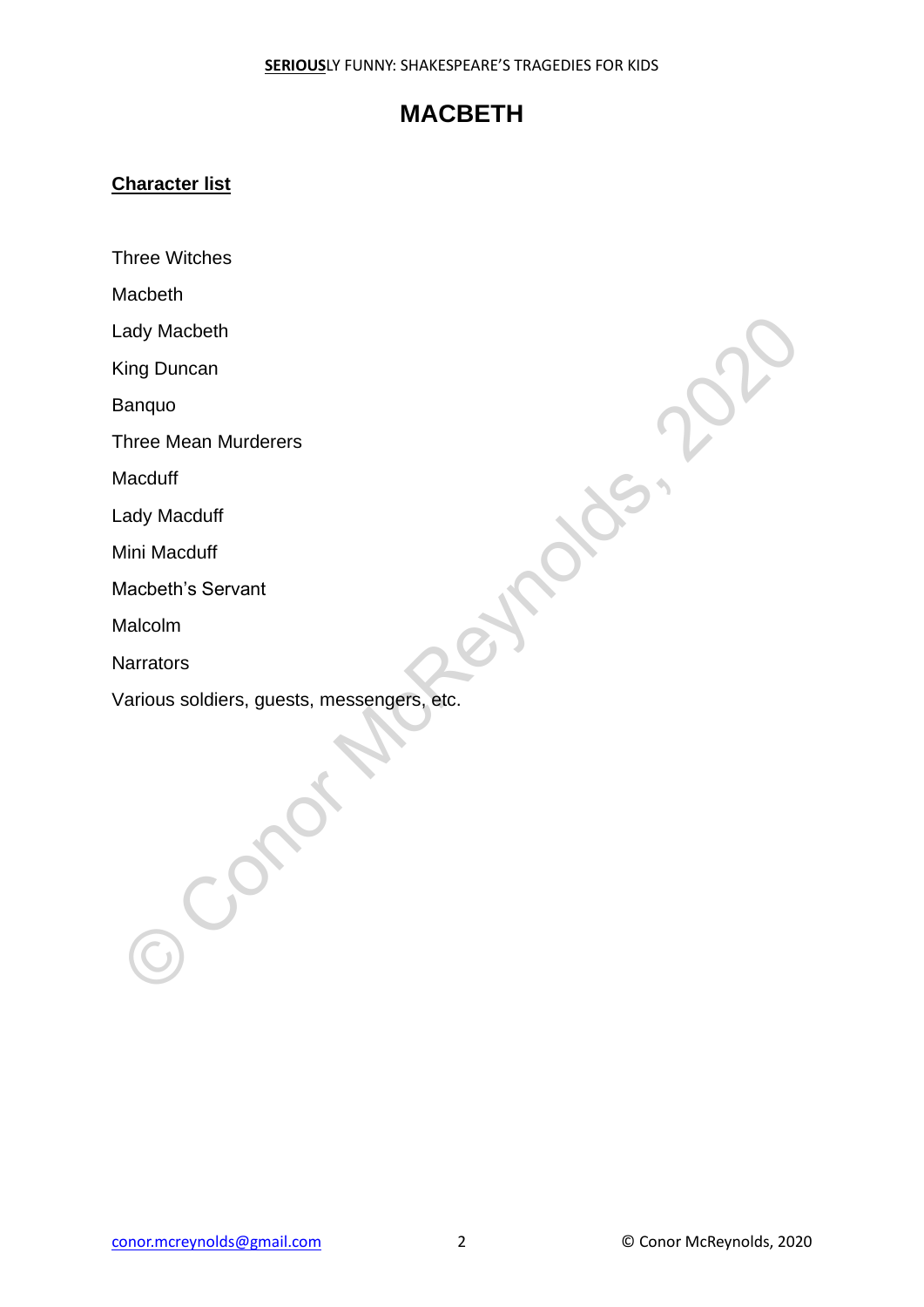#### **WITCHES**

Bubble, bubble, toil and trouble,

Fire burn and cauldron bubble.

### **WITCH 1**

When shall we three meet again? In thunder, lightning or in rain?

### **WITCH 2**

What difference does it make? We are in Scotland!

### **WITCH 3**

She's right; it's always thundery, lightningy and rainy.

### **WITCH 1**

Well, where the place?

# **WITCH 2**

Upon the heath.

# **WITCH 3**

There to meet with Macbeth!

*THE WITCHES CACKLE AS THEY DEPART THE STAGE.* WITCH 2<br>
What difference does it make? We are in Scotland!<br>
She's right; it's always thundery, lightningy and rainy.<br>
MITCH 1<br>
WITCH 2<br>
Jon the heath.<br>
MITCH 3<br>
There to meet with Macbeth!<br>
THE WITCHES CACKLE AS THEY DEPAR

#### **NARRATOR 1**

Many years ago, on a dark and rainy hill somewhere in Scotland, there was a huge battle.

-------------------------------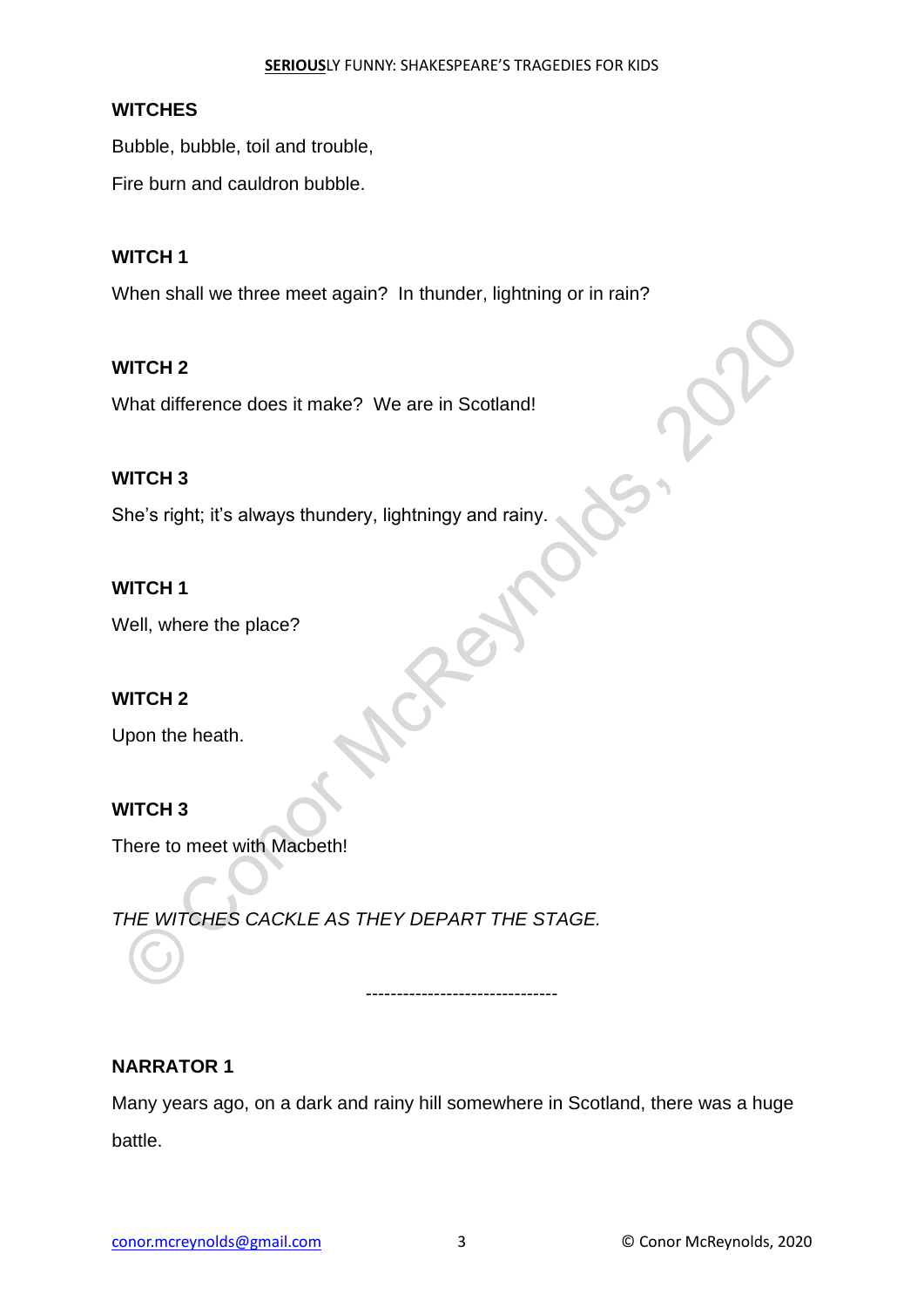### **NARRATOR 2**

Scotland was fighting the joint forces of the Irish and the Norwegians.

### **NARRATOR 3**

Until this day, nobody knows why.

# **SCOTS**

Charge!

# **NORWEGIANS AND IRISH**

Charge!

*THE SOLDIERS RUN INTO EACH OTHER, AND THE NORWEGIANS AND IRISH FALL TO THE GROUND.* SCOTS<br>
Charge!<br>
Charge!<br>
Charge!<br>
Charge!<br>
Charge!<br>
Charge!<br>
Charge!<br>
Charge!<br>
Charge!<br>
Charge!<br>
Cargl!<br>
Charge won the battle!<br>
Contract McContract McRey!<br>
Charge!<br>
Charge!<br>
Charge!<br>
Charge!<br>
Charge!<br>
Charge!<br>
Charge!<br>
Ch

### **BANQUO**

We have won the battle!

# **SCOTS**

Yay!

*MACBETH AND BANQUO WALK TOGETHER OVER THE DEAD BODIES.*

# **MACBETH**

So foul and fair a day I have not seen.

# **BANQUO**

Yeah, it's pretty miserable alright. You fought well in the battle, Macbeth.

#### **MACBETH**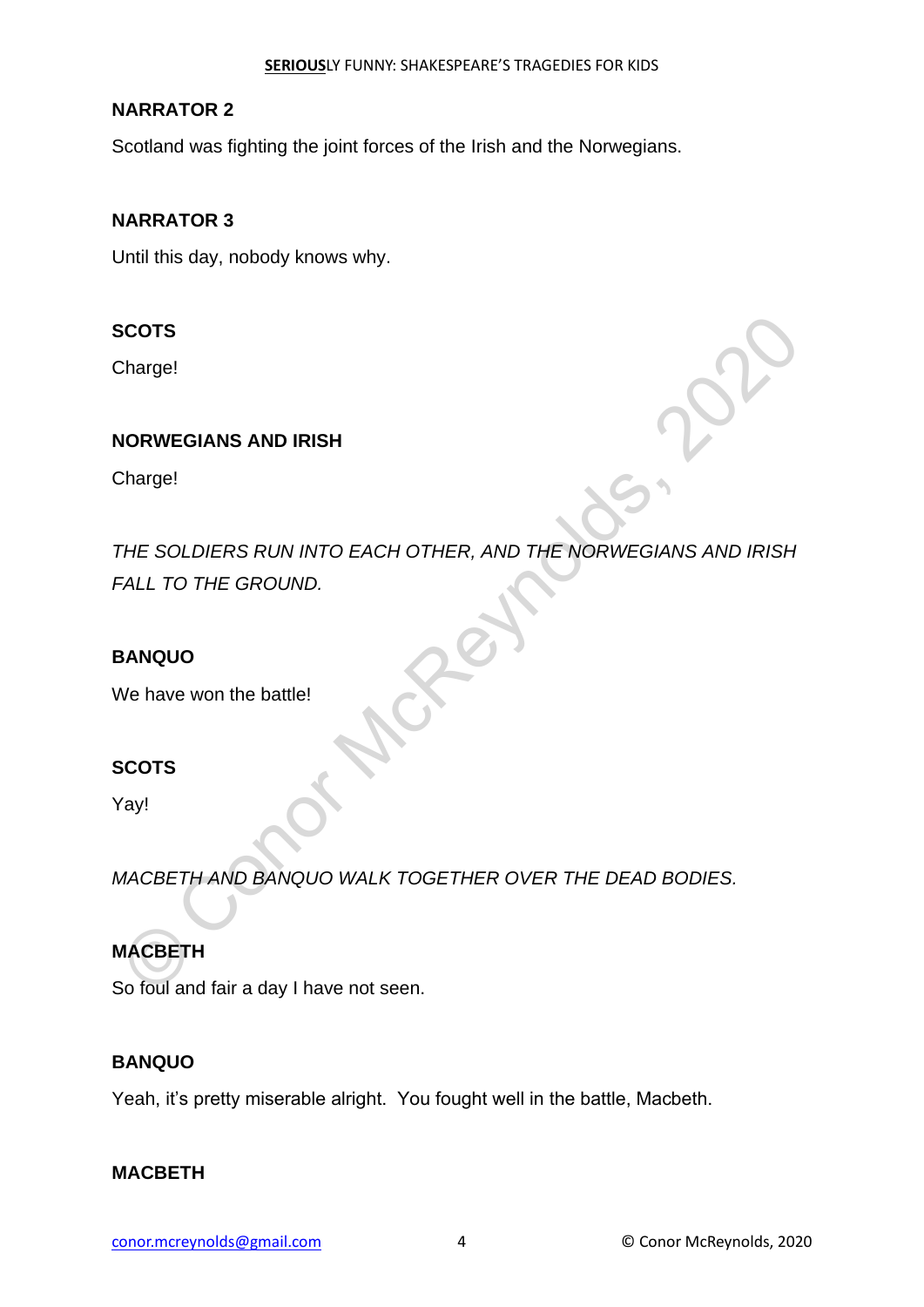Thank you, Banquo, you weren't so bad yourself.

*THE WITCHES ENTER.*

# **MACBETH**

Look at those ugly old women!

# **BANQUO**

They're hideous! Let's go and talk to them. BANQUO<br>
They're hideous! Let's go and talk to them.<br>
Nirght.<br>
Nirght.<br>
Nirght.<br>
Nirght.<br>
Speak, if you can.<br>
Speak, if you can.<br>
Nirght.<br>
Nirght.<br>
Nirght.<br>
Nirght.<br>
Nirght.<br>
Nirght.<br>
Nirght.<br>
Nirght.<br>
Nirght.<br>
Nirght.<br>
Nir

# **MACBETH**

Alright.

*THEY APPROACH THE WITCHES.*

# **MACBETH**

Speak, if you can.

# **BANQUO**

I'm sure they can...

**WITCH 1**

Ah, Macbeth, you're going to be rich.

# **WITCH 2**

Ah, Macbeth, you're going to be powerful.

# **WITCH 3**

Ah, Macbeth, you're going to be King.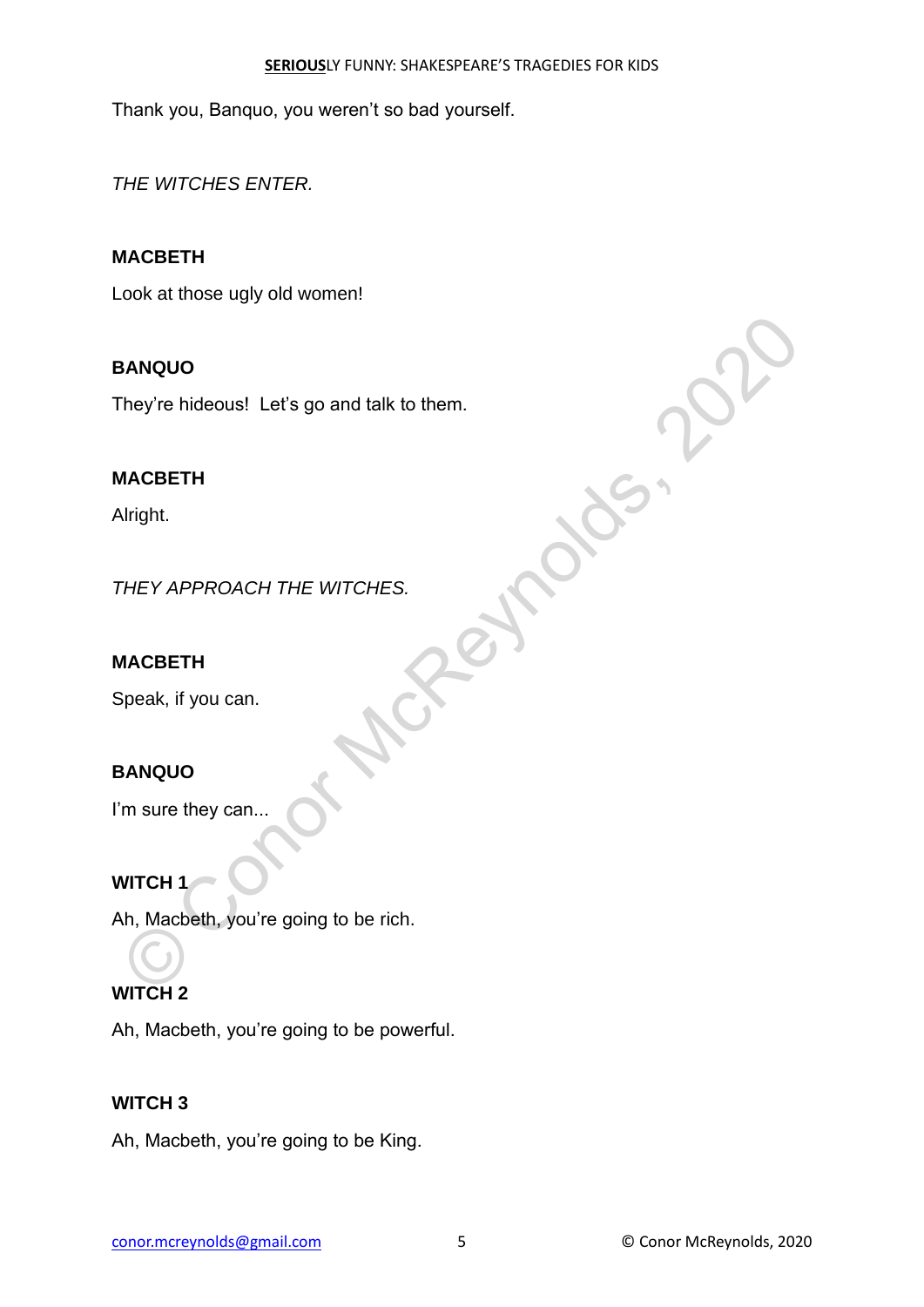King?!

#### **WITCHES**

Yes, King.

#### **MACBETH**

That's quite a promotion…

*Banquo steps forward.*

#### **BANQUO**

Speak to me, witches. What does the future hold for me?

#### **WITCH 1**

Ah, Banquo...

#### **WITCH 2**

Nothing much.

*THE WITCHES CACKLE AS THEY DEPART THE STAGE.* MACBETH<br>
Flat's quite a promotion...<br>
Banquo steps forward.<br>
Speak to me, witches. What does the future hold for me?<br>
MITCH 1<br>
Ah, Banquo...<br>
MITCH 2<br>
Nothing much.<br>
THE WITCHES CACKLE AS THEY DEPART THE STAGE.<br>
BANQUO<br>
MA

#### **BANQUO**

That was strange. You don't believe them, do you?

#### **MACBETH**

I don't know. A lot of people would have to die for me to be next in line for the throne!

*THEY LAUGH. A MESSENGER COMES ON.*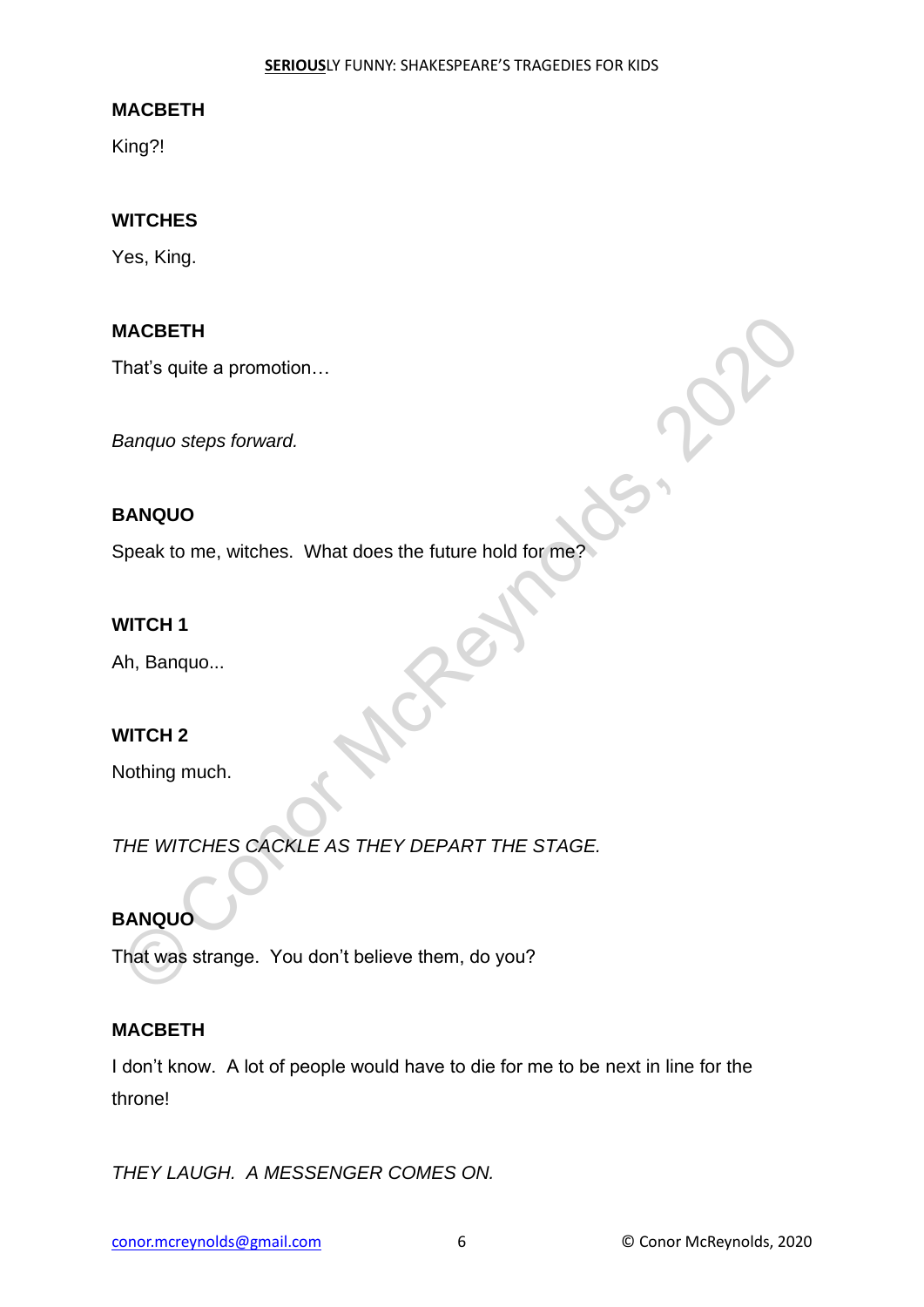#### **MESSENGER**

Macbeth and Macbeth's friend, the King would like to see you.

#### **BANQUO**

My name is Banquo.

### **MESSENGER**

Very good.

*THE KING ENTERS.*

### **KING DUNCAN**

Ah, Macbeth. You fought very well.

#### **MACBETH**

Thank you, Your Majesty.

# **KING DUNCAN**

And, uh...hold on, I can get this...Barry?

*BANQUO AND MACBETH SHAKE THEIR HEADS.* WESSENGER<br>
Very good.<br>
THE KING ENTERS.<br>
SING DUNCAN<br>
Nh, Macbeth. You fought very well.<br>
MACBETH<br>
Thank you. Your Majesty.<br>
SING DUNCAN<br>
Nhd, uh...hold on, I can get this...Barry?<br>
SANOUO AND MACBETH SHAKE THEIR HEADS.<br>
S

# **KING DUNCAN**

Bernard?

*BANQUO AND MACBETH SHAKE THEIR HEADS.*

# **KING DUNCAN**

Ummm...Macbeth's friend.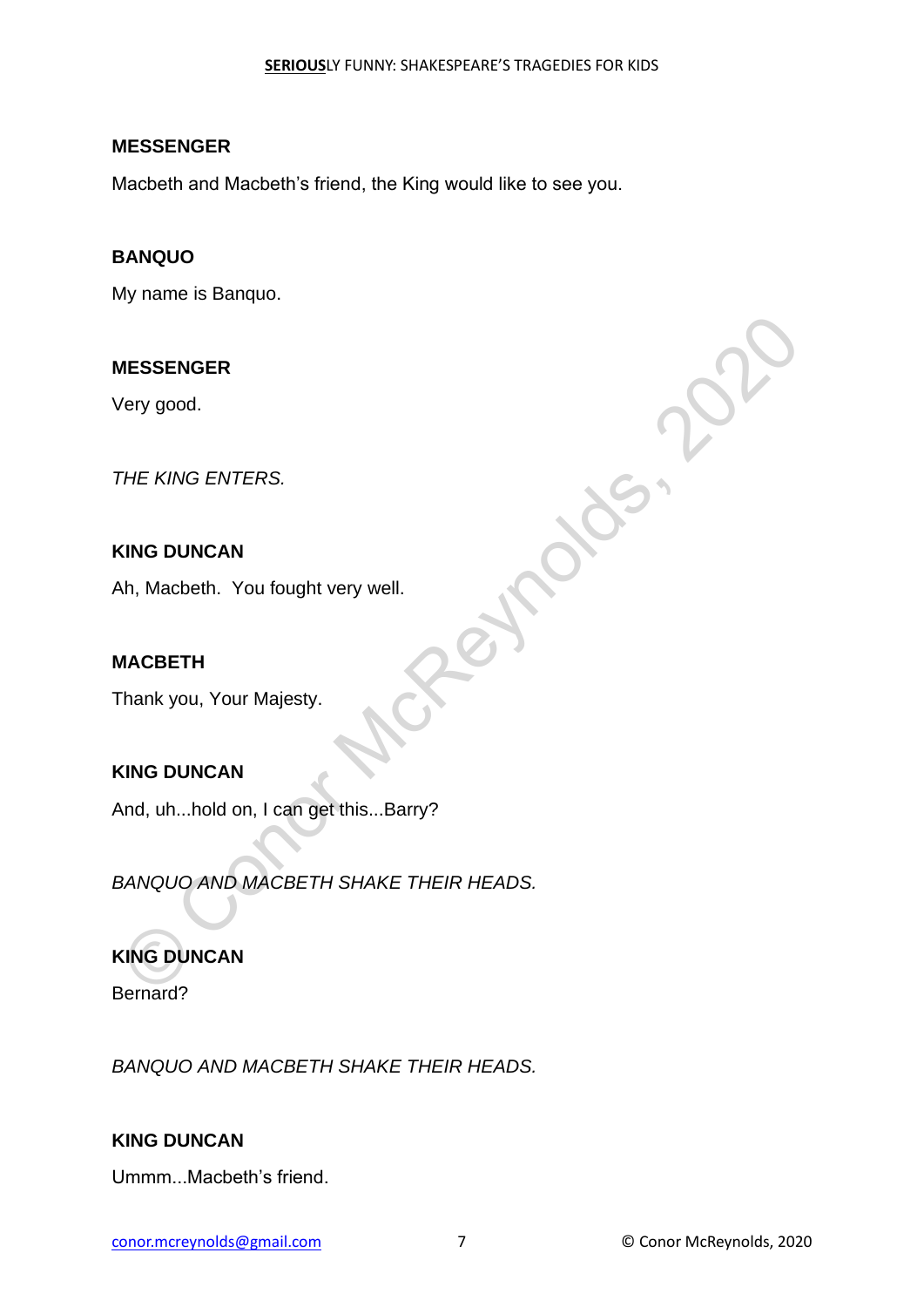#### **BANQUO**

Banquo, sir.

### **KING DUNCAN**

Very good, Banquo. You weren't so bad yourself.

#### **BANQUO**

Thank you Your Majesty.

#### **KING DUNCAN**

Well, Macbeth, as a special treat for winning the battle I will be coming over to your house for dinner tonight. SANQUO<br>
Fhank you Your Majesty.<br>
ING DUNCAN<br>
Well, Macbeth, as a special treat for winning the battle I will be coming over to your<br>
Now Your Majesty.<br>
Consider the SAN Your Majesty.<br>
Consider the SAN Your Majesty.<br>
MACBET

#### **MACBETH**

Oh, okay Your Majesty.

# **KING DUNCAN**

Yes, and I think I will be staying over.

#### **MACBETH**

Oh, very well Your Majesty.

# **KING DUNCAN**

Excellent. I shall see you tonight. Bye Macbeth. Bye Brian.

#### **BANQUO**

It's Banquo, sir.

#### **KING DUNCAN**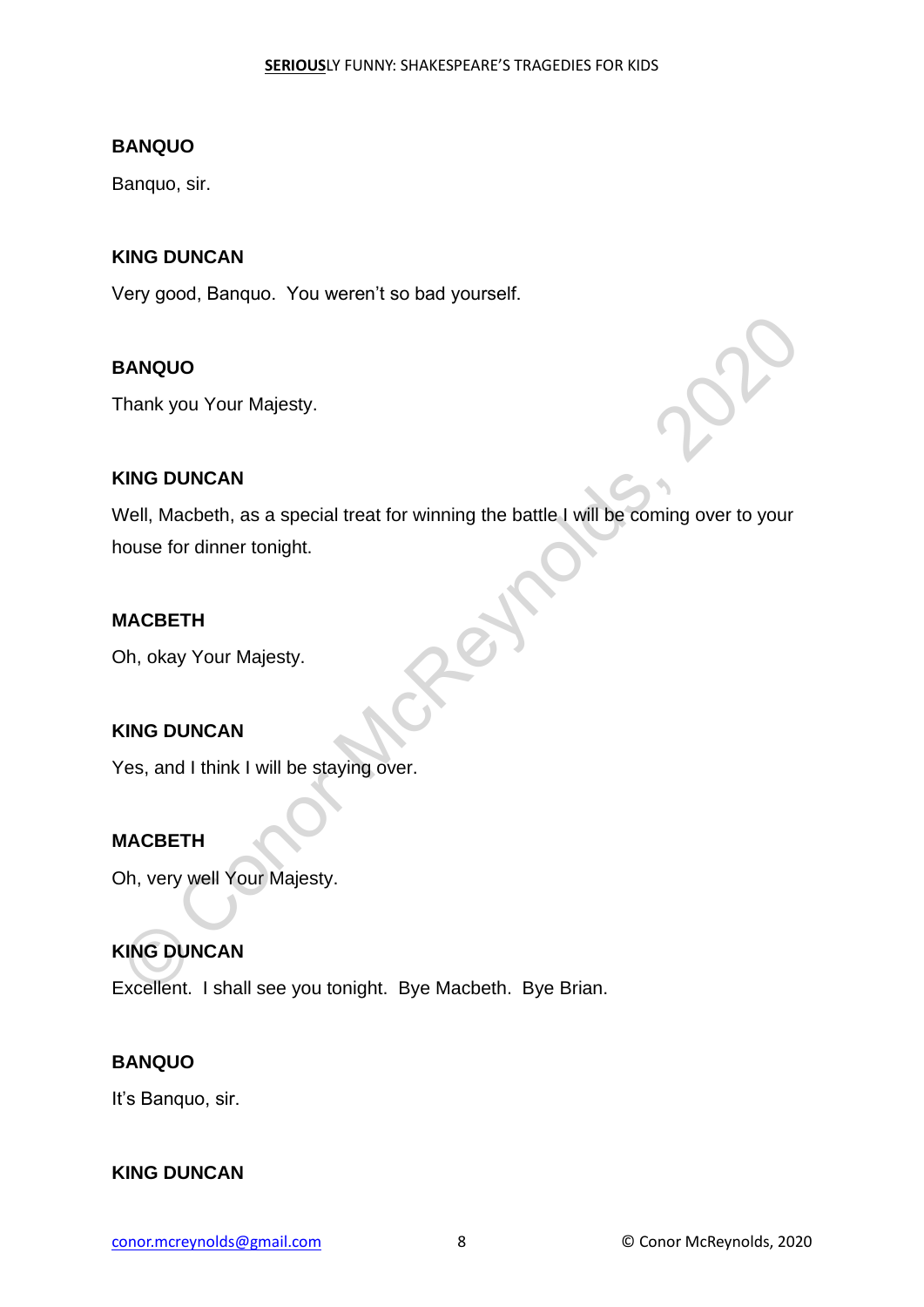Very good.

*MACBETH AND BANQUO LOOK AT EACH OTHER AND SHRUG BEFORE EXITING.*

# **NARRATOR 1**

Lady Macbeth was at her castle waiting for Macbeth to come home from the battle.

-------------------------------

# **LADY MACBETH**

Where is he?!

# **NARRATOR 2**

She was an unpleasant woman.

*A MESSENGER COMES IN.*

# **MESSENGER**

Excuse me, Lady Macbeth. Here is a letter for you.

# **LADY MACBETH**

Give it to me and get out!

*THE MESSENGER GIVES HER THE LETTER AND LEAVES PROMPTLY. LADY MACBETH OPENS THE LETTER.* VARRATOR 1<br>
ADY MACBETH<br>
ADY MACBETH<br>
Mhere is he?!<br>
MacReynolds<br>
She was an unpleasant woman.<br>
MESSENGER COMES IN.<br>
MESSENGER COMES IN.<br>
MESSENGER COMES IN.<br>
AN MESSENGER COMES IN.<br>
ADY MACBETH<br>
Sive it to me and get out!

# **LADY MACBETH**

What?! Macbeth is going to be King?! AND, King Duncan is coming here for dinner *and* a sleepover? I know! We can kill the King!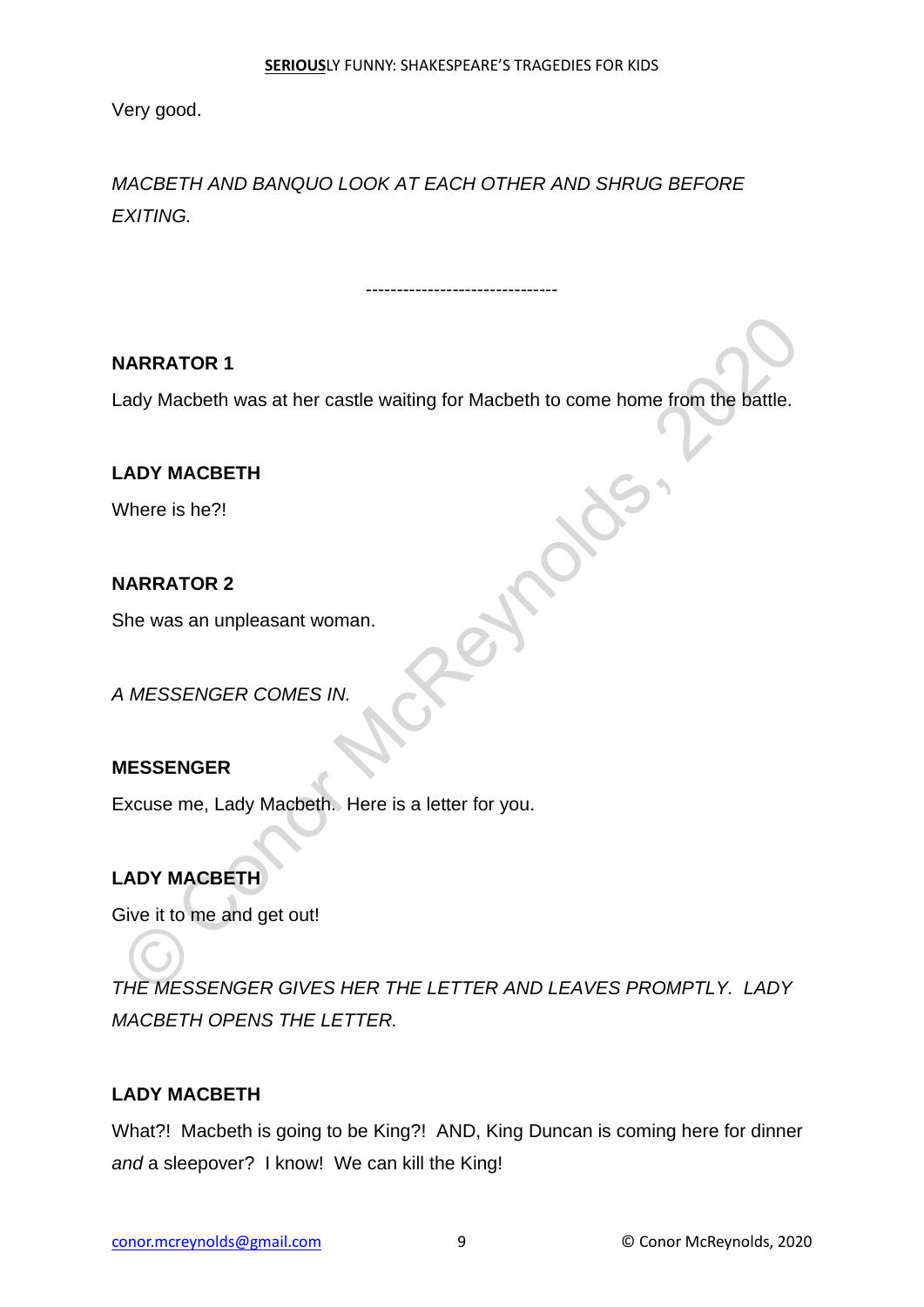*SHE SMILES WICKEDLY, AND FOLDS THE LETTER UP.*

**NARRATOR 3**

She was a *very* unpleasant woman.

**MESSENGER**

(*from off-stage*) The King is here!

# **LADY MACBETH**

Bring him in!

*THE KING ENTERS WITH MACBETH, BANQUO AND HIS ENTOURAGE.* MESSENGER<br>
The MACBETH<br>
ADY MACBETH<br>
Bring him in!<br>
THE KING ENTERS WITH MACBETH, BANQUO AND HIS ENTOURAGE.<br>
ADY MACBETH<br>
Hello Macbeth. Hello Barry. Hello, Your Highness.<br>
MACBETH<br>
Hello.<br>
SANQUO<br>
TS Banquo.<br>
NING DUNCAN<br>

# **LADY MACBETH**

Hello Macbeth. Hello Barry. Hello, Your Highness.

# **MACBETH**

Hello.

# **BANQUO**

It's Banquo.

# **KING DUNCAN**

Hello Lady Macbeth. Thank you for having me over.

# **LADY MACBETH**

That's quite alright. It will be our pleasure…

*SHE LAUGHS EVILLY. MACBETH LOOKS SLIGHTLY CONFUSED.*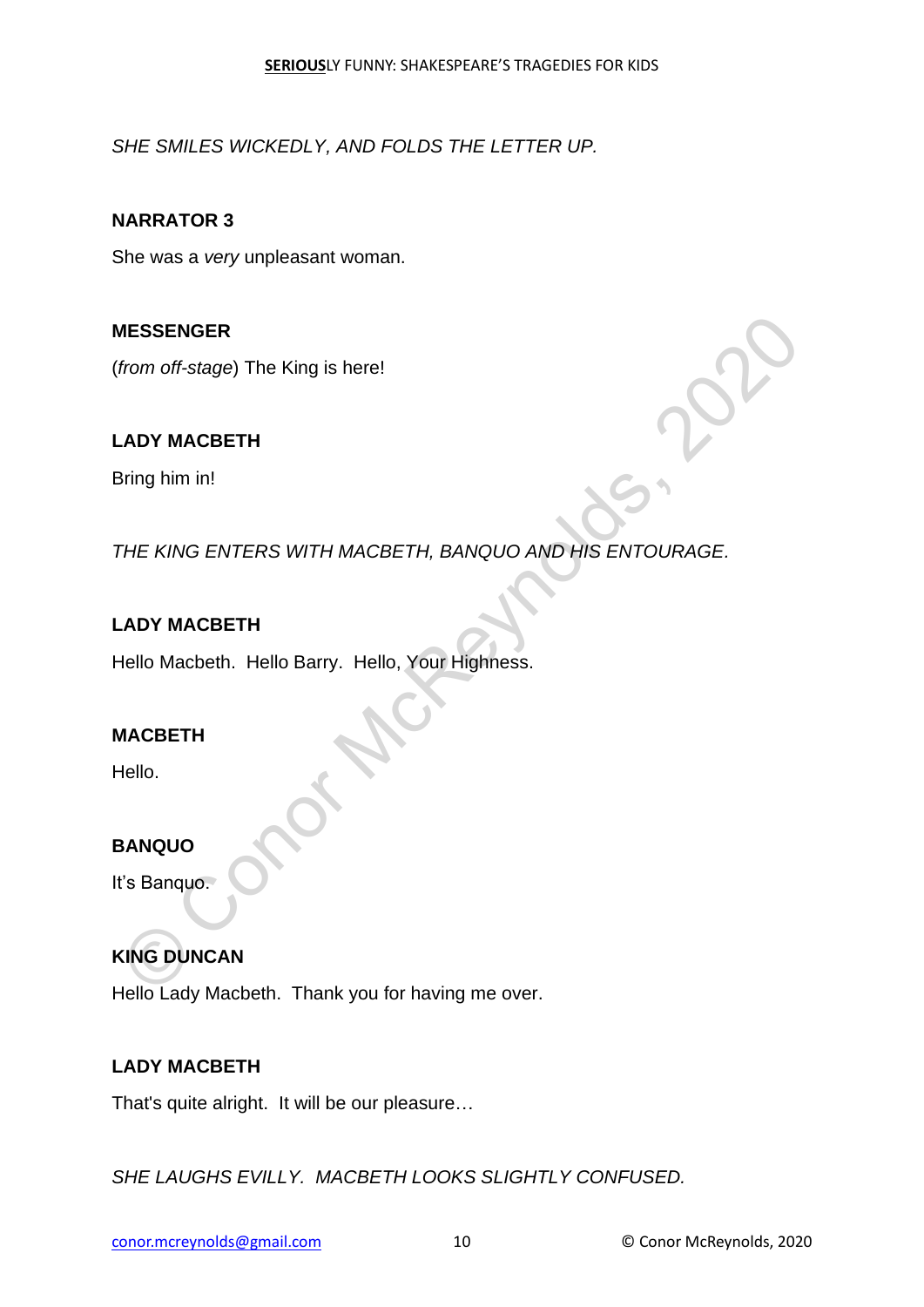### **KING DUNCAN**

Well, I'm very tired; I'll be off to bed now.

### **ALL**

Goodnight King.

### **KING DUNCAN**

Goodnight Scotland.

*KING DUNCAN EXITS.*

### **MACBETH**

Everyone get out.

*EVERYONE LEAVES EXCEPT LADY MACBETH.* KING DUNCAN<br>
Soodnight Scotland.<br>
MACBETH<br>
EVERYONE LEAVES EXCEPT LADY MACBETH.<br>
EVERYONE LEAVES EXCEPT LADY MACBETH.<br>
Did you get my letter?<br>
ADY MACBETH<br>
(es, and you're going to kill the King.<br>
MACBETH<br>
I'm pot going to

#### **MACBETH**

Did you get my letter?

# **LADY MACBETH**

Yes, and you're going to kill the King.

# **MACBETH**

I'm not going to kill the King.

# **LADY MACBETH**

You'll do as you're told!

#### **MACBETH**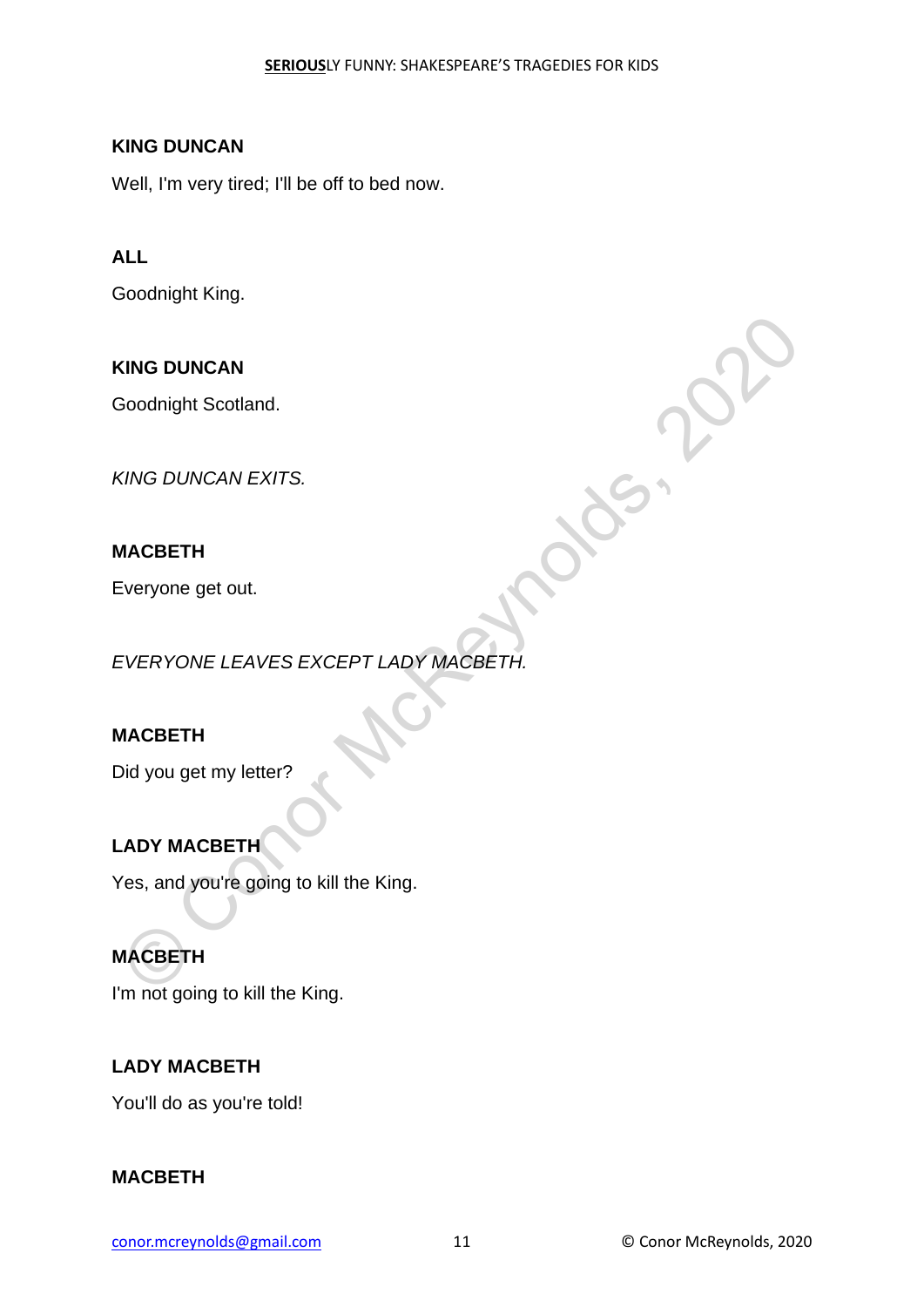#### **SERIOUS**LY FUNNY: SHAKESPEARE'S TRAGEDIES FOR KIDS

-------------------------------

Yes dear! Sorry dear...

*THEY EXIT.*

*KING DUNCAN IS IN BED. EVERYONE OFF-STAGE GENTLY SNORES.*  KING DUNCAN IS IN BED. EVERYONE OFF-STAGE GENTLY SNORES.<br>
NARRATOR 1<br>
The castle was quiet, everyone was asleep.<br>
NARRATOR 2<br>
The only person in the whole castle who was awake was Macbeth.<br>
MACBETH TIPTOES ON TO THE STAGE,

**NARRATOR 1**

The castle was quiet, everyone was asleep.

#### **NARRATOR 2**

The only person in the whole castle who was awake was Macbeth.

*MACBETH TIPTOES ON TO THE STAGE, LOOKING NERVOUS.*

#### **NARRATOR 3**

Macbeth was scared. He'd killed many men in battle, but he'd never killed a King.

*MACBETH STOPS.*

**MACBETH** 

This is madness, I will *not* kill the King.

# **NARRATOR 4**

Lady Macbeth would not be happy about this.

#### **MACBETH**

Right...I'd better kill the King.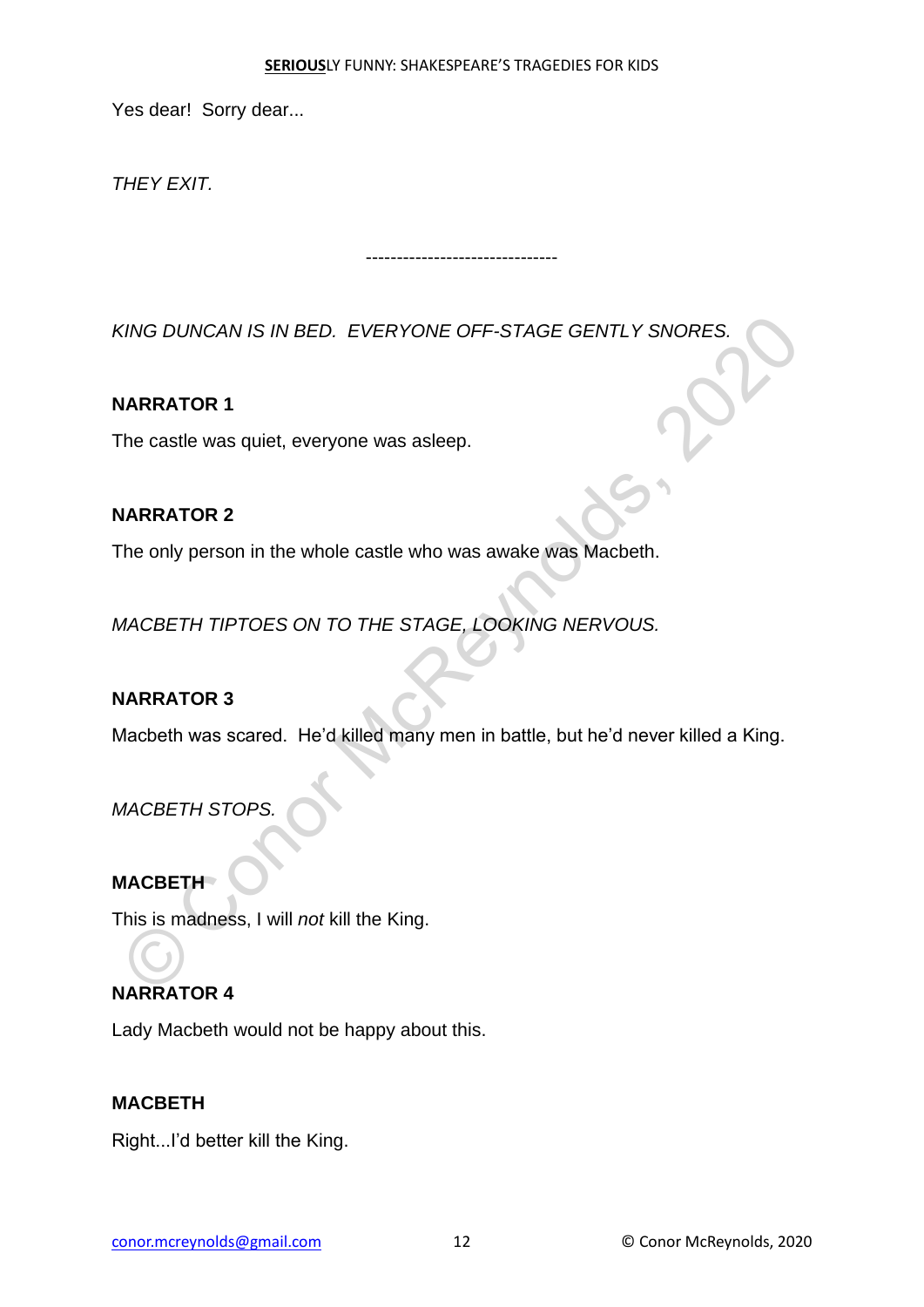*SOMEONE COMES ONTO THE STAGE HOLDING A DAGGER OUT IN FRONT OF THEM. MACBETH APPROACHES THE DAGGER.*

# **MACBETH**

Is this a dagger I see before me?

# **DAGGER HOLDER**

(*eerily*) Yeeeeeeeeees...

*MACBETH TAKES THE DAGGER, AND THE DAGGER HOLDER LEAVES THE STAGE. MACBETH APPROACHES THE KING'S BED. MACBETH LIFTS THE DAGGER ABOVE HIS HEAD. KING DUNCAN WAKES UP AND SEES HIM.* **DAGGER HOLDER**<br> **EVALUATE SERVE AND THE DAGGER HOLDER LEAVES THE**<br>
MACBETH TAKES THE DAGGER, AND THE DAGGER HOLDER LEAVES THE<br>
STAGE. MACBETH APPROACHES THE KING'S BED. MACBETH LIFTS THE<br> **AGGER ABOVE HIS HEAD.** KING DUNC

# **KING DUNCAN**

Macbeth! What are you doing?!

# **MACBETH**

I'm killing you so I can be King

*MACBETH STABS KING DUNCAN.*

# **KING DUNCAN**

Oh no...I'm dead.

*MACBETH DRAGS KING DUNCAN OFF. LADY MACBETH ENTERS.*

# **LADY MACBETH**

What are you doing with that dagger?!

# **MACBETH**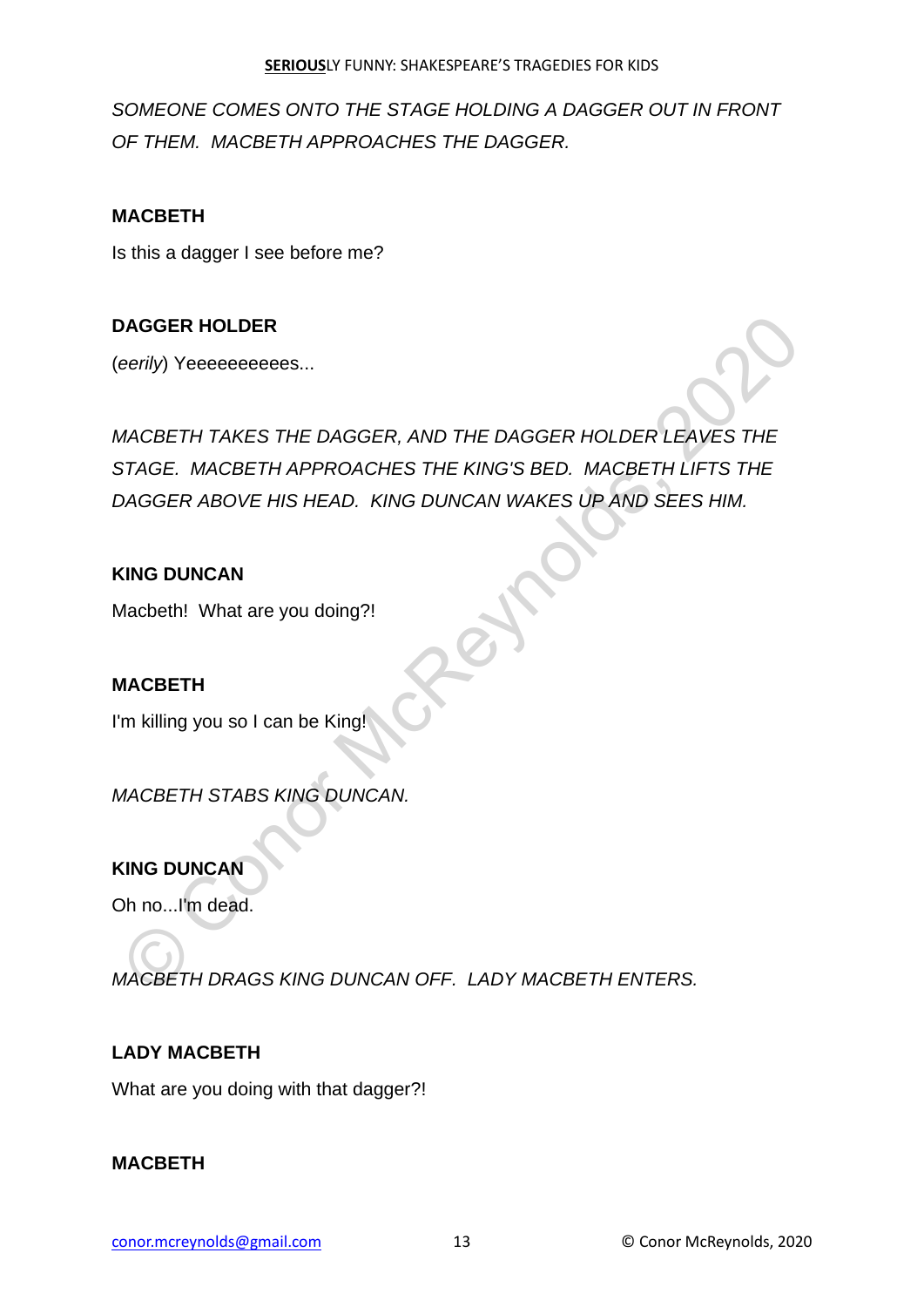I don't know, I was just -

### **LADY MACBETH**

You stupid boy! I have to do everything myself! You're supposed to be a man!

#### **MACBETH**

I'm sorry, dear...

*LADY MACBETH GRABS THE KNIFE FROM HIM AND MUTTERS UNDER HER BREATH AS SHE LEAVES THE STAGE. THREE LOUD KNOCKS ARE HEARD ON THE DOOR.* THE SOFT AND MACHAETH GRABS THE KNIFE FROM HIM AND MUTTERS UNDER HER<br>
SREATH AS SHE LEAVES THE STAGE. THREE LOUD KNOCKS ARE HEARD<br>
ON THE DOOR.<br>
MACBETH<br>
MACBETH LEAVES THE STAGE.<br>
CONOCKING OFF-STAGE CONTINUES.<br>
FORTER<br>
H

-------------------------------

#### **MACBETH**

Wake Duncan with thy knocking, I would thou couldst.

*MACBETH LEAVES THE STAGE.*

*KNOCKING OFF-STAGE CONTINUES.*

**PORTER**

Hold on, hold on, I'm coming!

*KNOCKING CONTINUES UNTIL PORTER OPENS THE DOOR. MACDUFF ENTERS.*

#### **PORTER**

Macduff, what are you doing here? This is a very early visit.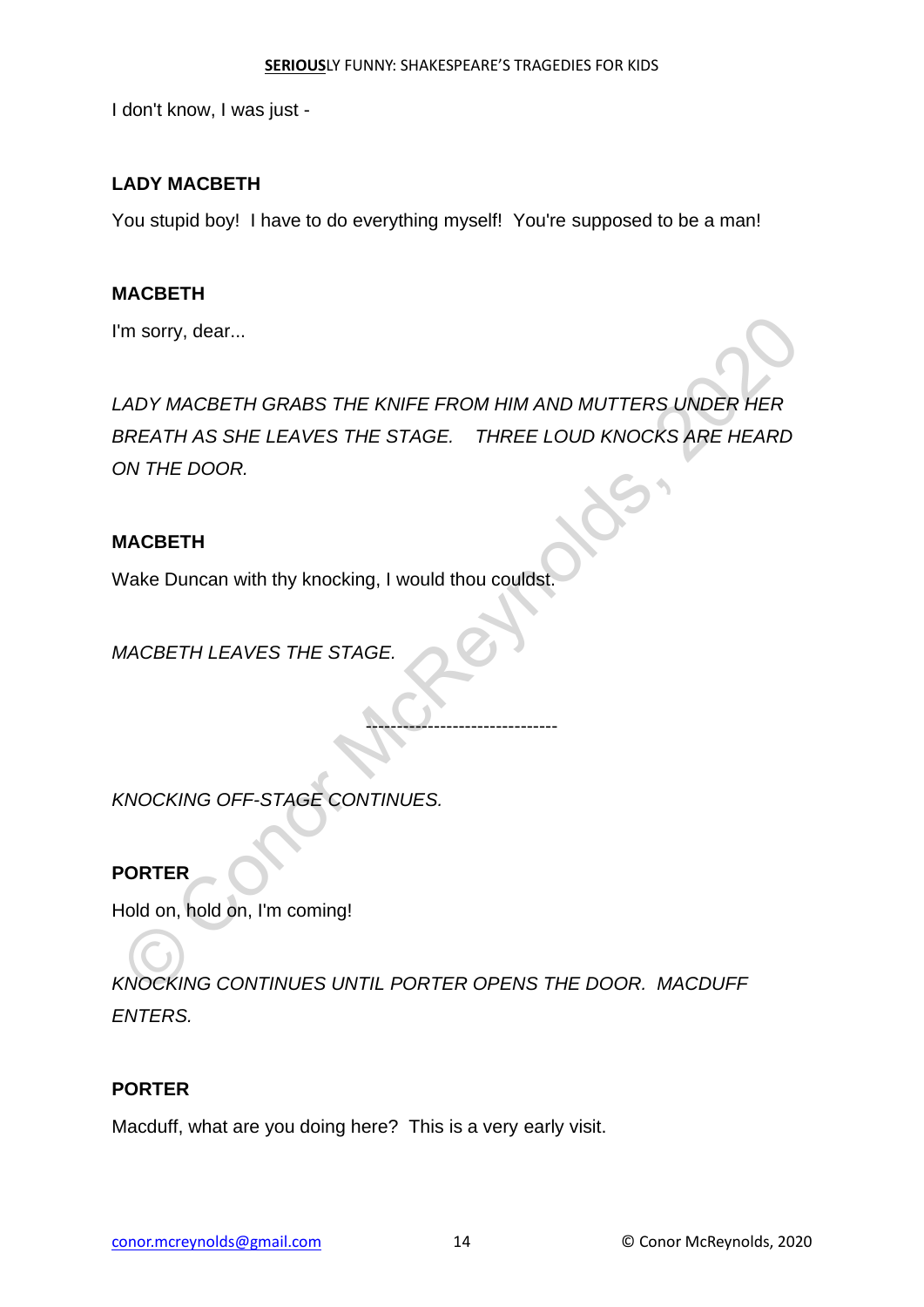#### **MACDUFF**

I'm here to see the King, it cannot wait.

### **PORTER**

I'll show you to his room.

*THE PORTER DIRECTS MACDUFF OFF TO THE OTHER SIDE OF THE STAGE. MACBETH AND LADY MACBETH ENTER.*

#### **MACBETH**

Who was that?

### **PORTER**

It was Macduff; he needed to see the King.

*MACBETH AND LADY MACBETH LOOK AT EACH OTHER NERVOUSLY. FROM OFF-STAGE, MACDUFF SCREAMS.*

# **MACDUFF**

Oh no! The King is dead!

*EVERYONE IN THE CASTLE RUNS ONTO THE STAGE AND NERVOUSLY AND EXCITEDLY CHATTER.* THE PORTER DIRECTS MACDUFF OFF TO THE OTHER SIDE OF THE STAGE.<br>
MACBETH AND LADY MACBETH ENTER.<br>
NOW WAS that?<br>
PORTER<br>
WAGBETH AND LADY MACBETH LOOK AT EACH OTHER NERVOUSLY. FROM<br>
MACBETH AND LADY MACBETH LOOK AT EACH OTH

# **MACDUFF**

Quiet everyone! It's true, the King has been murdered!

#### **MACBETH**

Well I didn't do it!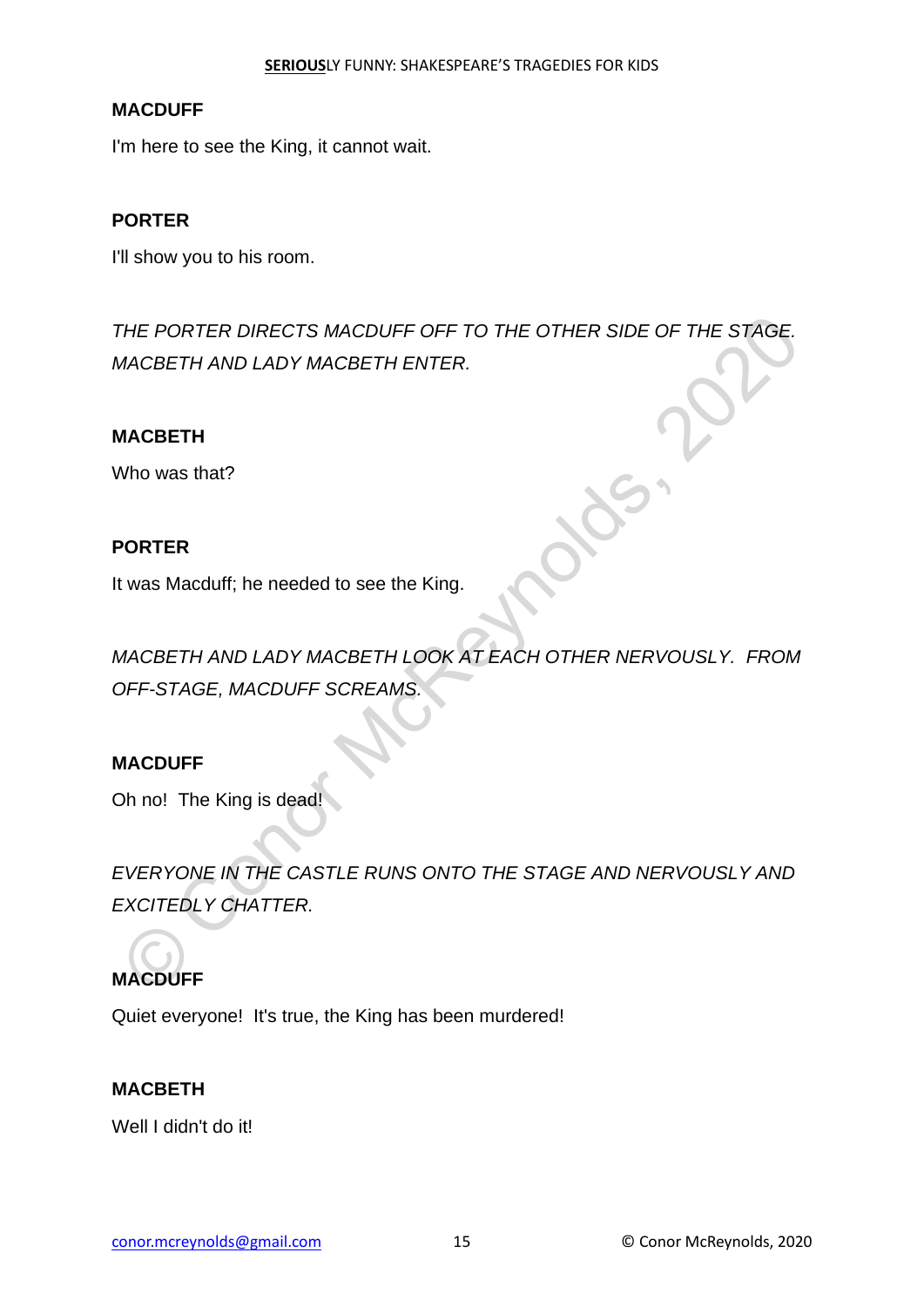#### **MACDUFF**

No one said you did.

#### **MACBETH**

Good, because I didn't.

#### **LADY MACBETH**

(*whispers to* Macbeth) Be quiet!

#### **MACDUFF**

What are we going to do? I think we need to take some time to quietly mourn the loss of our King.

### **LADY MACBETH**

Of course.

*EVERYONE BOWS THEIR HEADS. AFTER A* VERY *SHORT WHILE, LADY MACBETH BREAKS THE SILENCE.* ADY MACBETH<br>
Whispers to Macbeth) Be quiet!<br>
MacDUFF<br>
Mhat are we going to do? | think we need to take some time to quietly mourn the<br>
oss of our King.<br>
ADY MACBETH<br>
DI course.<br>
EVERYONE BOWS THEIR HEADS. AFTER A VERY SHOR

#### **LADY MACBETH**

Now we must all put aside our grief and decide upon our next King.

#### **MACBETH**

Oh, I could do it!

*EVERYONE MUTTERS, UNSURE AS TO WHETHER OR NOT THIS IS A GOOD IDEA. MACDUFF SEEMS PARTICULARLY UNSURE.* 

#### **LADY MACBETH**

Then it's decided, Macbeth will be our new King!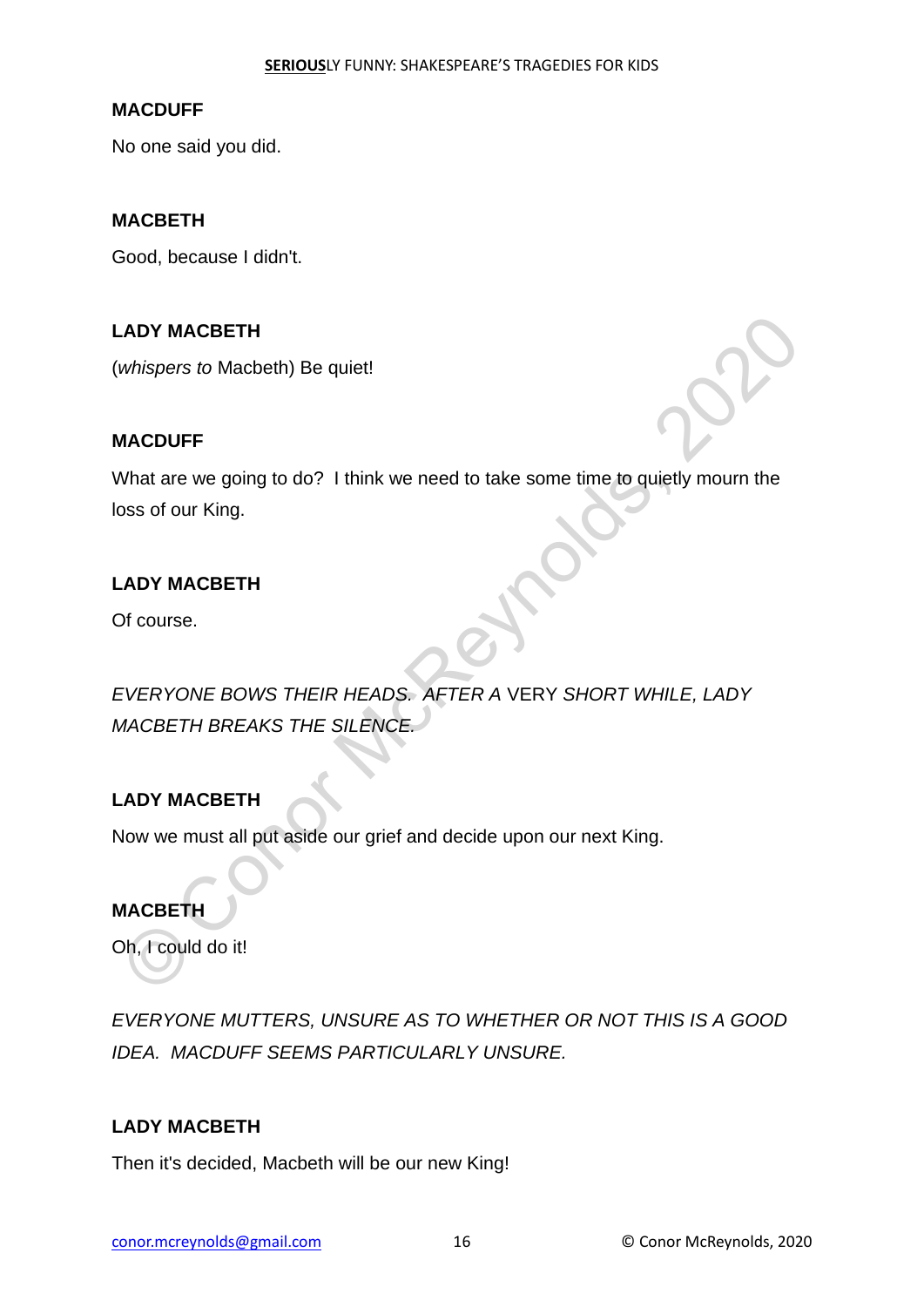-------------------------------

*EVERYONE CLAPS HALF-HEARTEDLY, WITH THE EXCEPTION OF LADY MACBETH WHO IS OBVIOUSLY THRILLED.*

**NARRATOR 1**

Not everyone was comfortable with Macbeth becoming King.

# **NARRATOR 2**

In fact, almost no one was.

### **NARRATOR 3**

Banquo was with Macbeth the night they met the three Witches on the heath, and he had some questions for the new "King".

*ON THE WORD "KING", THE NARRATORS DO QUOTATION FINGERS. THEY THEN EXIT.*  VARRATOR 1<br>
Not everyone was comfortable with Macbeth becoming King.<br>
NARRATOR 2<br>
In fact, almost no one was.<br>
Sanquo was with Macbeth the night they met the three Witches on the heath, and h<br>
Inad some questions for the n

*MACBETH AND LADY MACBETH ARE SAT ON THEIR THRONES WHEN BANQUO ENTERS.*

# **BANQUO**

Your Majesty, may I have a word?

#### **MACBETH**

Banquo, you're my oldest and dearest friend! I can probably fit you in at around three, if that works?

#### **BANQUO**

Actually, your Majesty, I'm not sure it can wait.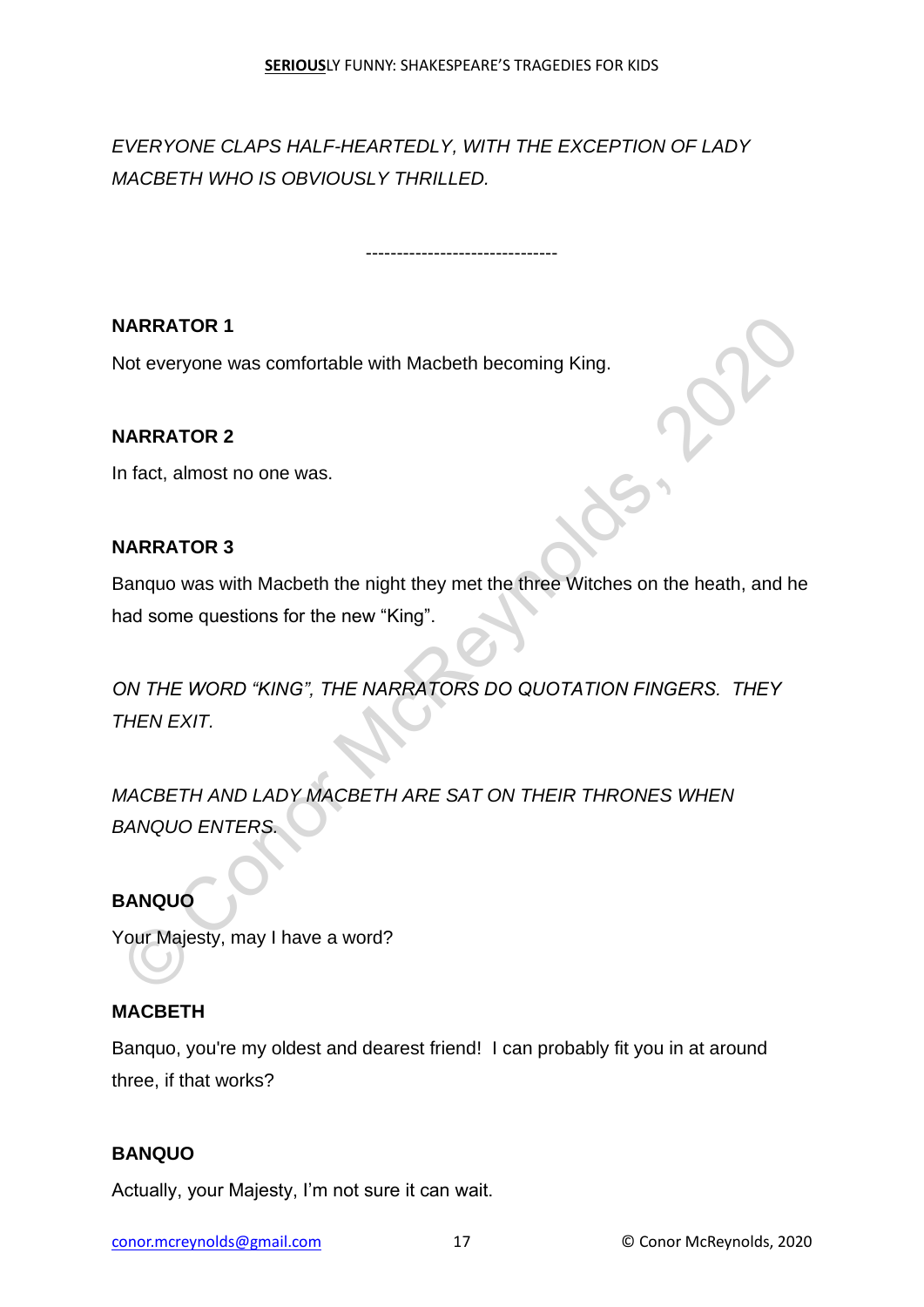Well, this sounds serious. What's up buddy?

#### **BANQUO**

Well, I just wanted to talk to you about what's been happening. We meet those ugly old witches who tell us you're going to be King, and then suddenly King Duncan dies. I guess I just wanted to check that everything was above board. Musiches who tell us you're going to be King, and then suddenly King Duncan dies<br>
guess I just wanted to check that everything was above board.<br>
MACBETH<br>
Sanquo, you know me, I wouldn't hurt a fly!<br>
SANQUO<br>
SANQUO<br>
MACBETH

#### **MACBETH**

Banquo, you know me, I wouldn't hurt a fly!

#### **BANQUO**

I suppose you're right. Well, I'm off on my horse now

#### **MACBETH**

Okay, have fun. Don't forget dinner tonight, I expect you to be my guest of honour!

#### **BANQUO**

Okay, bye!

*BANQUO LEAVES THE STAGE AND MACBETH GOES BACK TO HIS THRONE.*

# **LADY MACBETH**

You know you're going to have to kill him, don't you?

**MACBETH** But he's my best friend, I *really* don't want to kill him!

#### **LADY MACBETH**

You'll do as you're told!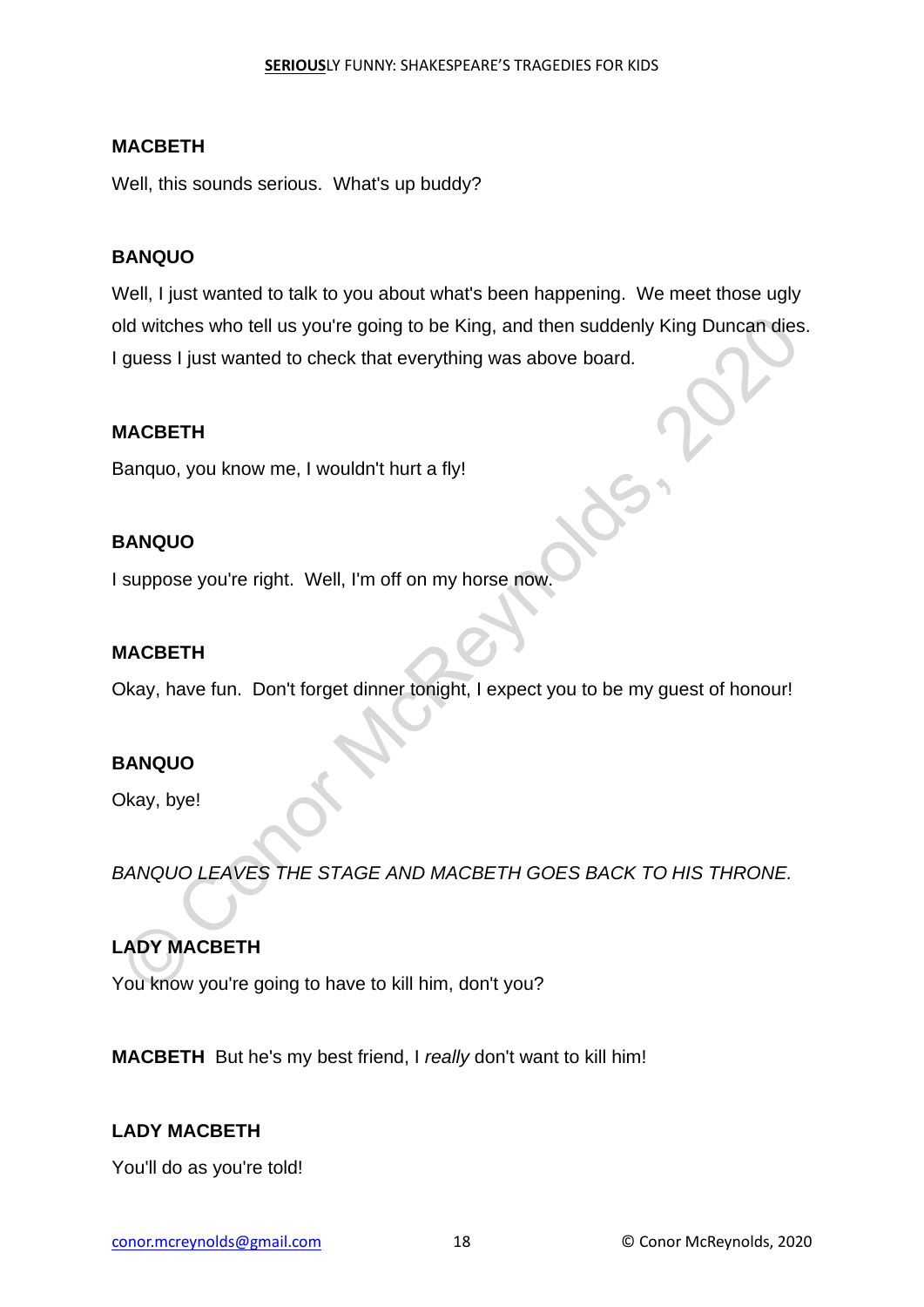Yes dear.

*MACBETH CLICKS HIS FINGERS AND THE THREE MEAN MURDERERS ENTER.*

#### **MURDERERS**

Yes, Your Majesty.

#### **LADY MACBETH**

You're the three meanest murderers in all of Scotland. We have a job for you. You must kill Bernard.

#### **MACBETH**

It's Banquo.

#### **MURDERERS**

Yes, Your Majesty.

*THEY BOW AND EXIT. MACBETH AND LADY MACBETH FREEZE IN THEIR POSITIONS, AS BANQUO ENTERS AT THE FRONT OF HIS STAGE. HE LOOKS OUT OVER THE LANDSCAPE.* WIRDERERS<br>
Ves, Your Majesty.<br>
ADY MACBETH<br>
You're the three meanest murderers in all of Scotland. We have a job for you. You<br>
must kill Bernard.<br>
MACBETH<br>
It's Banquo.<br>
Consignation Control Control Control Control Control

# **BANQUO**

Wow, look at that. Scotland. What a beautiful place. Breathe in that fresh air! This is the kind of place that makes you glad to be alive!

*AS HE IS SPEAKING, THE THREE MEAN MURDERERS SNEAK UP BEHIND HIM. THEY TAP HIS SHOULDER.*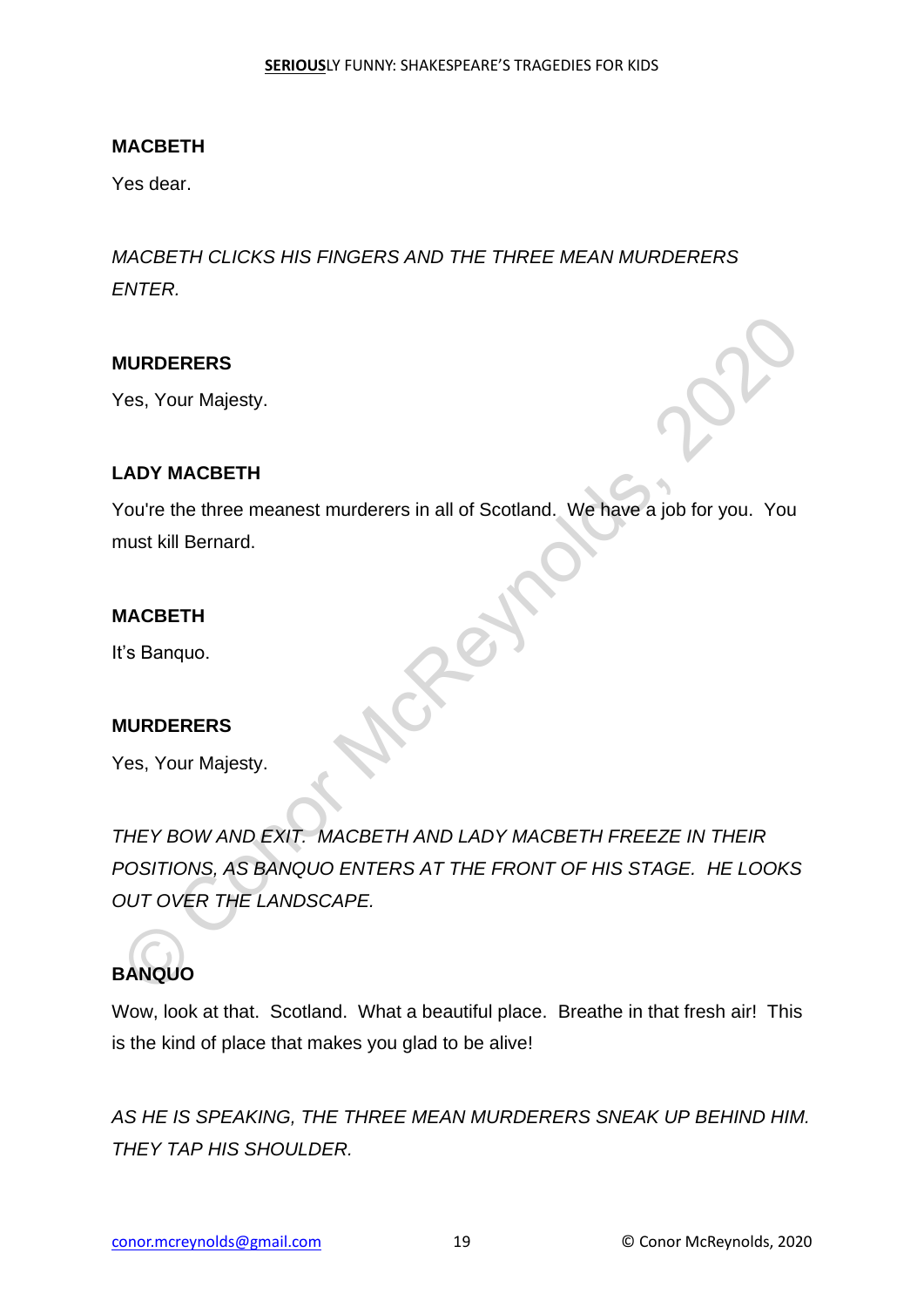# **BANQUO**

Oh no! It's the three meanest murderers in all of Scotland!

*THEY GROWL AND SHOUT AND MAKE GENERALLY ANGRY AND THREATENING SOUNDS AS THE DRAG BANQUO OFF. AS THEY DO THIS, LADY MACBETH AND MACBETH ARE WAITING ON THEIR THRONES. THE THREE MEAN MURDERERS RE-ENTER.*

### **LADY MACBETH**

Ah, murderers, you're back. Did you get the job done?

### **MURDERERS**

Yes, Your Majesty.

#### **MURDERER 1**

We cut his throat from one side to the other.

#### **MURDERER 2**

We then threw his body in the river.

#### **MURDERER 3**

You *definitely* won't be seeing him again.

# **LADY MACBETH**

That's a relief. As a special treat you can stay for dinner tonight. FIREE MEAN MURDERERS RE-ENTER.<br>
ADY MACBETH<br>
Ah, murderers, you're back. Did you get the job done?<br>
MURDERERS<br>
Yes, Your Majesty.<br>
MURDERER 1<br>
We cut his throat from one side to the other.<br>
MURDERER 2<br>
WE then threw his bo

#### **MURDERERS**

Thank you, Your Majesty.

*EVERYONE (EXCEPT BANQUO) COMES ON AND SITS, AS IF SITTING AT A LONG TABLE IN A MAJESTIC HALL. MACBETH RAISES HIS GLASS.*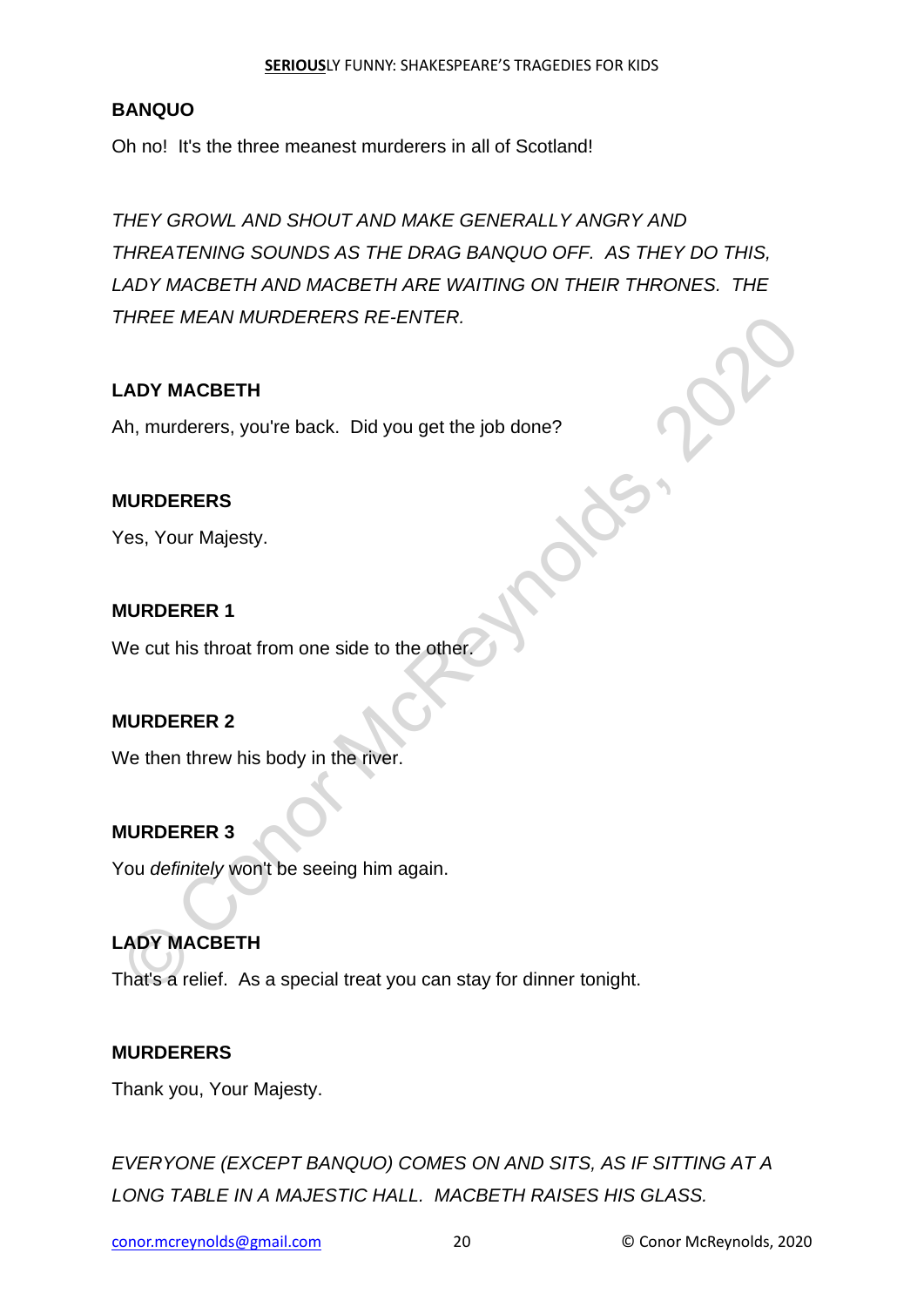Friends, thank you all for coming and celebrating my sudden and surprising, but altogether honest and well-earned rise to power.

*EVERYONE RAISES THEIR GLASSES.*

#### **MACBETH**

Please, everyone eat. Oh, would you look at that! I forgot the gravy!

#### **LADY MACBETH**

Silly, Macbeth! Always forgetting the gravy!

*THEY ALL LAUGH LIGHT-HEARTEDLY WHILE MACBETH LEAVES THE STAGE TO FETCH THE GRAVY. DURING THE FOLLOWING SECTION, THE GHOST OF BANQUO ENTERS, AND SITS IN MACBETH'S THRONE. NO ONE CAN SEE HIM.*  MACBETH<br>
Please, everyone eat. Oh, would you look at that! I forgot the gravy!<br>
ADY MACBETH<br>
Silly, Macbeth! Always forgetting the gravy!<br>
THEY ALL LAUGH LIGHT-HEARTEDLY WHILE MACBETH LEAVES THE STAGE<br>
TO FETCH THE GRAVY.

#### **NARRATOR 1**

In life, Banquo had always been very punctual.

#### **NARRATOR 2**

If he said he'd be somewhere, he would be there.

#### **NARRATOR 3**

Banquo saw no reason why this should change in death.

#### **NARRATOR 4**

Macbeth had invited him to dinner.

#### **NARRATOR 5**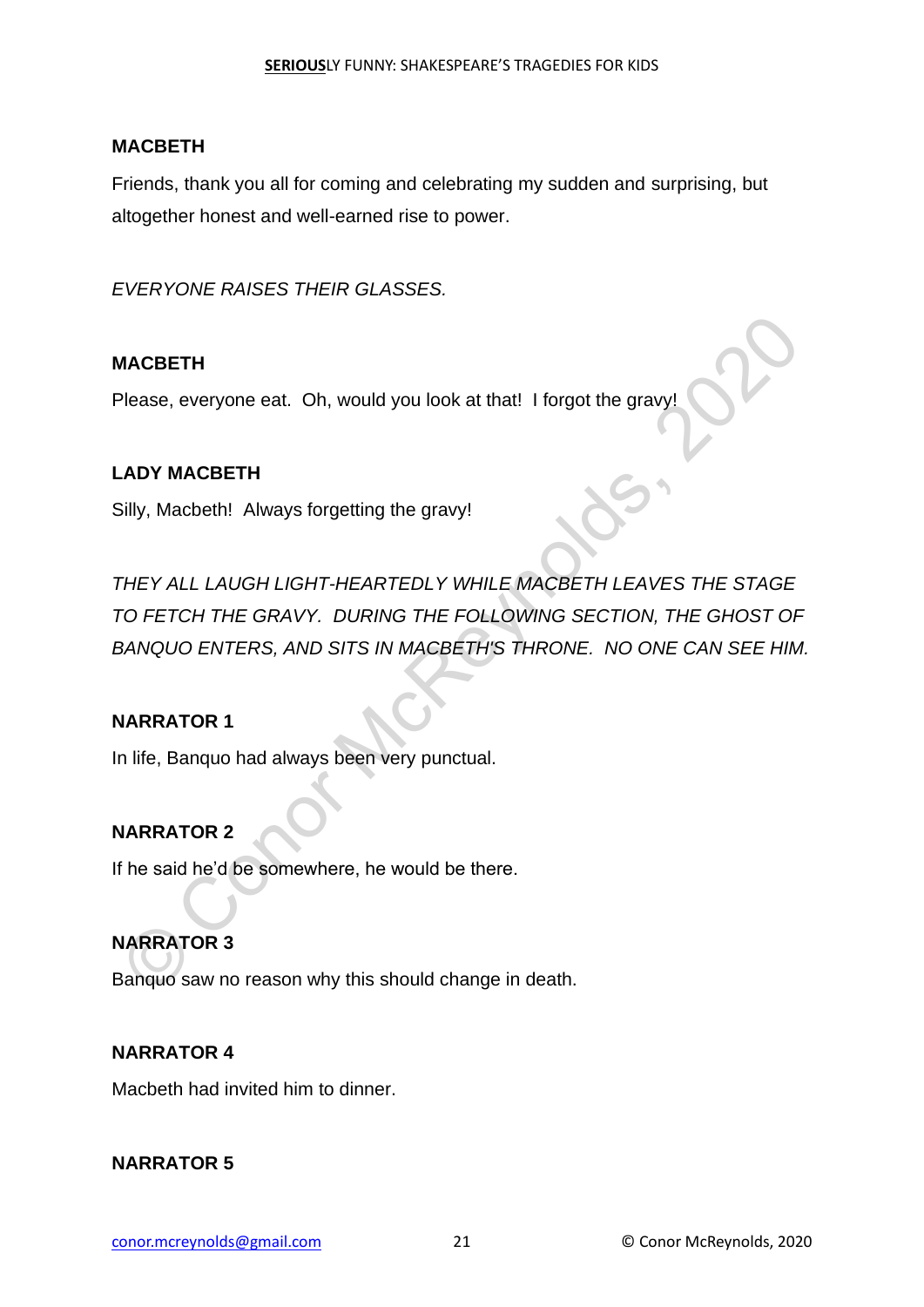And if you're invited to dinner at the King's house, you go.

*MACBETH RE-ENTERS WITH THE GRAVY BOAT.*

### **MACBETH**

Here we go, folks. Gravy for every-

*MACBETH SEES THE GHOST IN HIS THRONE, SCREAMS AND THROWS THE GRAVY BOAT IN SHOCK. MACBETH SPEAKS TO BANQUO.* MACBETH SEES THE GHOST IN HIS THRONE, SCREAMS AND THROWS THE<br>SRAVY BOAT IN SHOCK. MACBETH SPEAKS TO BANQUO.<br>What are you doing here?! You're supposed to be dead!<br>Everyone mutters in confusion as to who and what he is talki

### **MACBETH**

What are you doing here?! You're supposed to be dead!

*Everyone mutters in confusion as to who and what he is talking about.*

### **LADY MACBETH**

Friends, don't worry. My lord is just joking! *Aren't you Macbeth?!*

*BANQUO GETS OUT OF MACBETH'S THRONE AND STANDS BEHIND IT. MACBETH UNEASILY SEATS HIMSELF.*

#### **MACBETH**

Uh, yes, yes it was just a joke.

*EVERYONE LAUGHS UNCERTAINLY AND INSINCERELY.*

#### **GUEST 1**

Thank you for this dinner, Your Majesty.

#### **GUEST 2**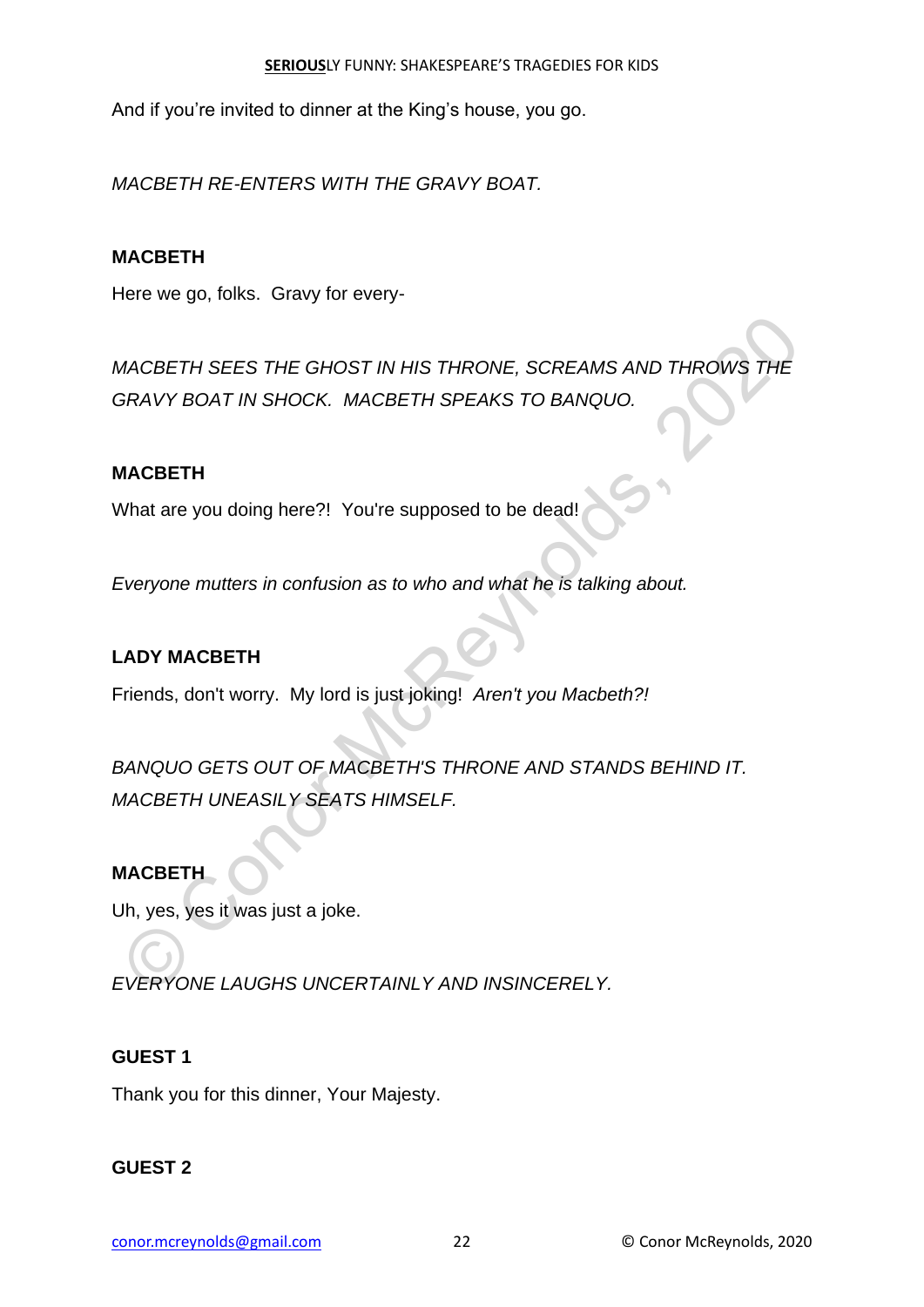Cracking grub, Your Highness.

# **LADY MACBETH**

Thank you, I've been busy in the kitchen all day!

*EVERYONE LAUGHS.*

# **LADY MACBETH**

No, stop laughing, I'm serious.

*EVERYONE STOPS LAUGHING ABRUPTLY. MACBETH CANNOT STOP STARING AT BANQUO.* MOR STOP BUSING, I'm serious.<br>
EVERYONE STOPS LAUGHING ABRUPTLY. MACBETH CANNOT STOP<br>
STARING AT BANQUO.<br>
MACBETH<br>
CAN ANOVE MUMBLES AWKWARDLY.<br>
MACBETH<br>
NO? Just me then...<br>
CON Killed me.<br>
NORCBETH<br>
MACBETH<br>
MACBETH

# **MACBETH**

Can anyone else see a ghost?

*EVERYONE MUMBLES AWKWARDLY.*

# **MACBETH**

No? Just me then...

# **BANQUO**

You killed me.

# **MACBETH**

I didn't kill you! The Three Mean Murderers killed you!

*EVERYONE IS SHOCKED AND CONFUSED, AND START CHATTING EXCITEDLY.*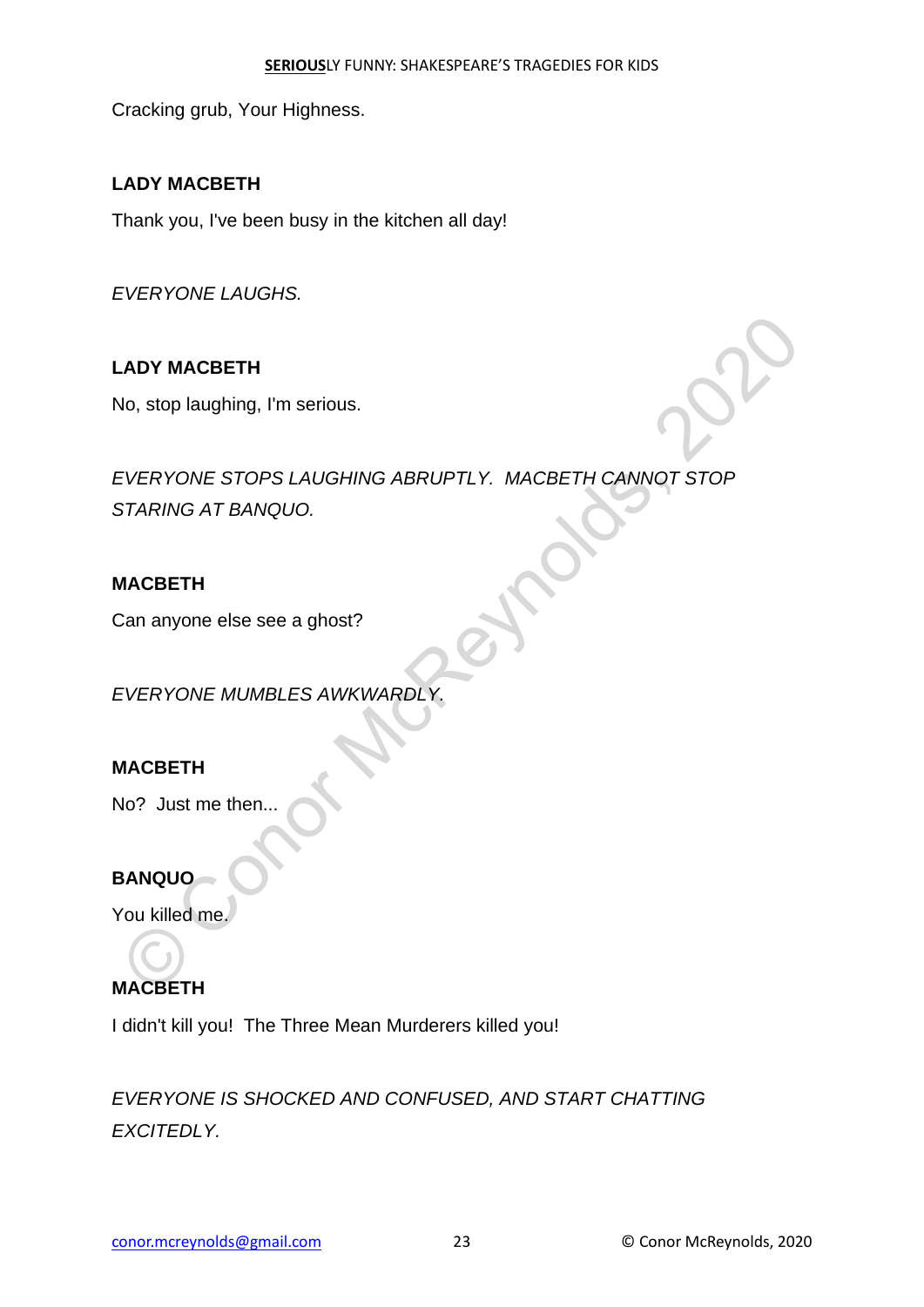#### **SERIOUS**LY FUNNY: SHAKESPEARE'S TRAGEDIES FOR KIDS

#### **LADY MACBETH**

Okay, that's it! Everyone is going to have to leave! Go on, off you go!

*THE GUESTS LEAVE THE PARTY. LADY MACBETH TURNS AND LOOKS AT MACBETH, WHO IS STILL STARING AT THE GHOST.*

### **LADY MACBETH**

For goodness sake, you silly man! Pull yourself together!

#### **MACBETH**

Okay...I think I'd better go and see the witches again.

*THEY EXIT, LADY MACBETH IN ONE DIRECTION SHAKING HER HEAD, WITH MACBETH IN THE OTHER, STILL FOLLOWED BY BANQUO.* ADY MACBETH<br>
For goodness sake, you silly man! Pull yourself together!<br>
MACBETH<br>
Dkay...! think I'd better go and see the witches again.<br>
THEY EXIT, LADY MACBETH IN ONE DIRECTION SHAKING HER HEAD, WITH<br>
MACBETH IN THE OTHE

-------------------------------

*THE WITCHES ARE STIRRING THEIR CAULDRON.*

#### **WITCH 1**

By the pricking of my thumbs, something wicked this way comes.

*MACBETH ENTERS.*

# **MACBETH**

Witches, I need you to lay some truths on me.

#### **WITCH 1**

Macbeth, beware Macduff! Beware the Thane of Fife!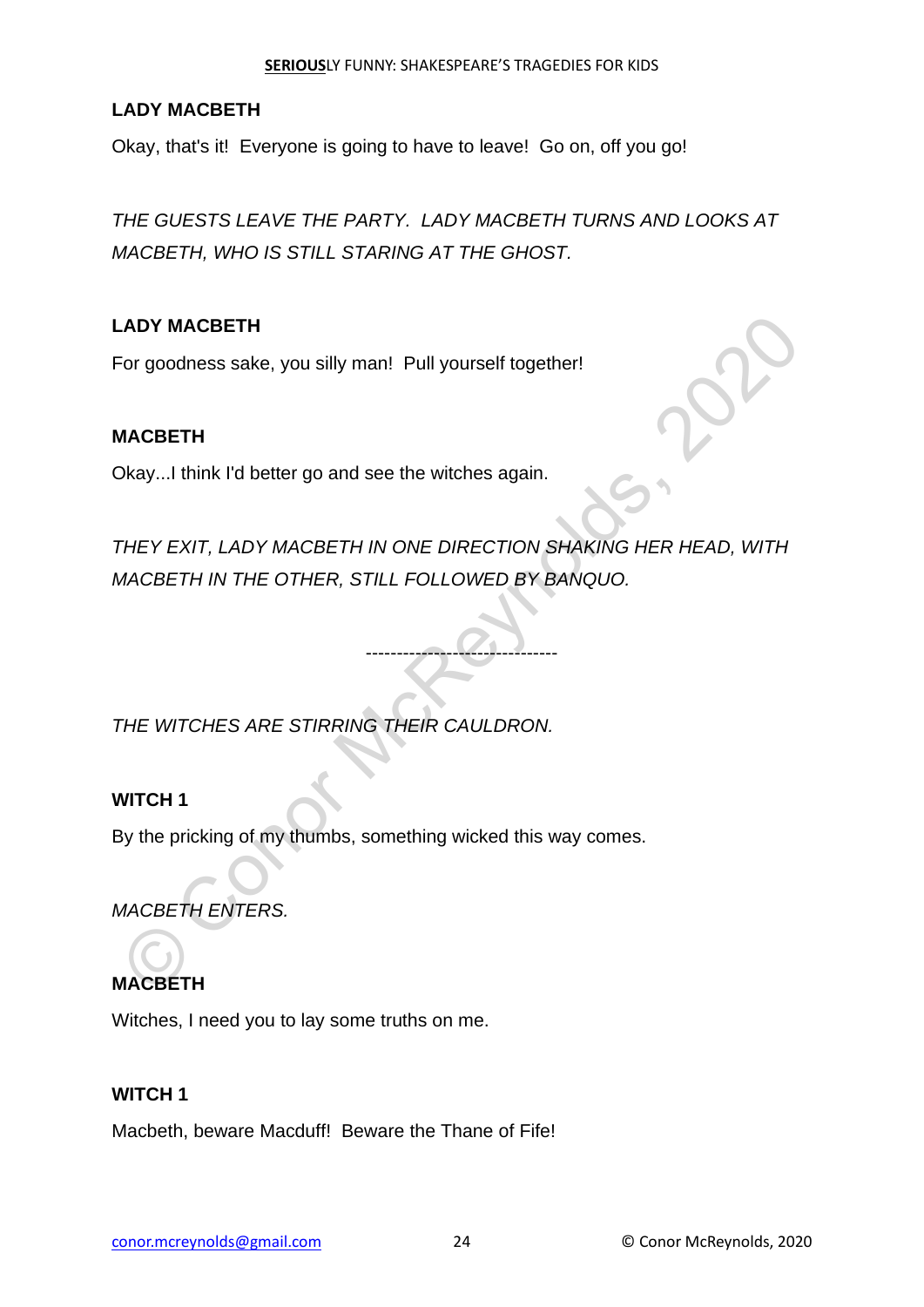### **WITCH 2**

Macbeth, no one born of a woman can harm you!

### **WITCH 3**

Macbeth, you need not worry until the forest moves towards your castle!

### **MACBETH**

That's it? Really? Let me get this straight...beware Macduff.

### **WITCHES**

Yes.

# **MACBETH**

No one born of a woman can harm me?

#### **WITCHES**

Yes.

# **MACBETH**

And I need not worry until a forest starts moving towards my castle? MACBETH<br>
Finat's it? Really? Let me get this straight...beware Macduff.<br>
VITCHES<br>
VISORETH<br>
No one born of a woman can harm me?<br>
NITCHES<br>
VITCHES<br>
VITCHES<br>
VITCHES<br>
VITCHES<br>
VITCHES<br>
VITCHES<br>
VITCHES<br>
VITCHES<br>
VITCHES<br>
VIT

# **WITCHES**

Yes.

# **MACBETH**

And by that you mean until a forest actually starts walking towards me?

#### **WITCHES**

Yes.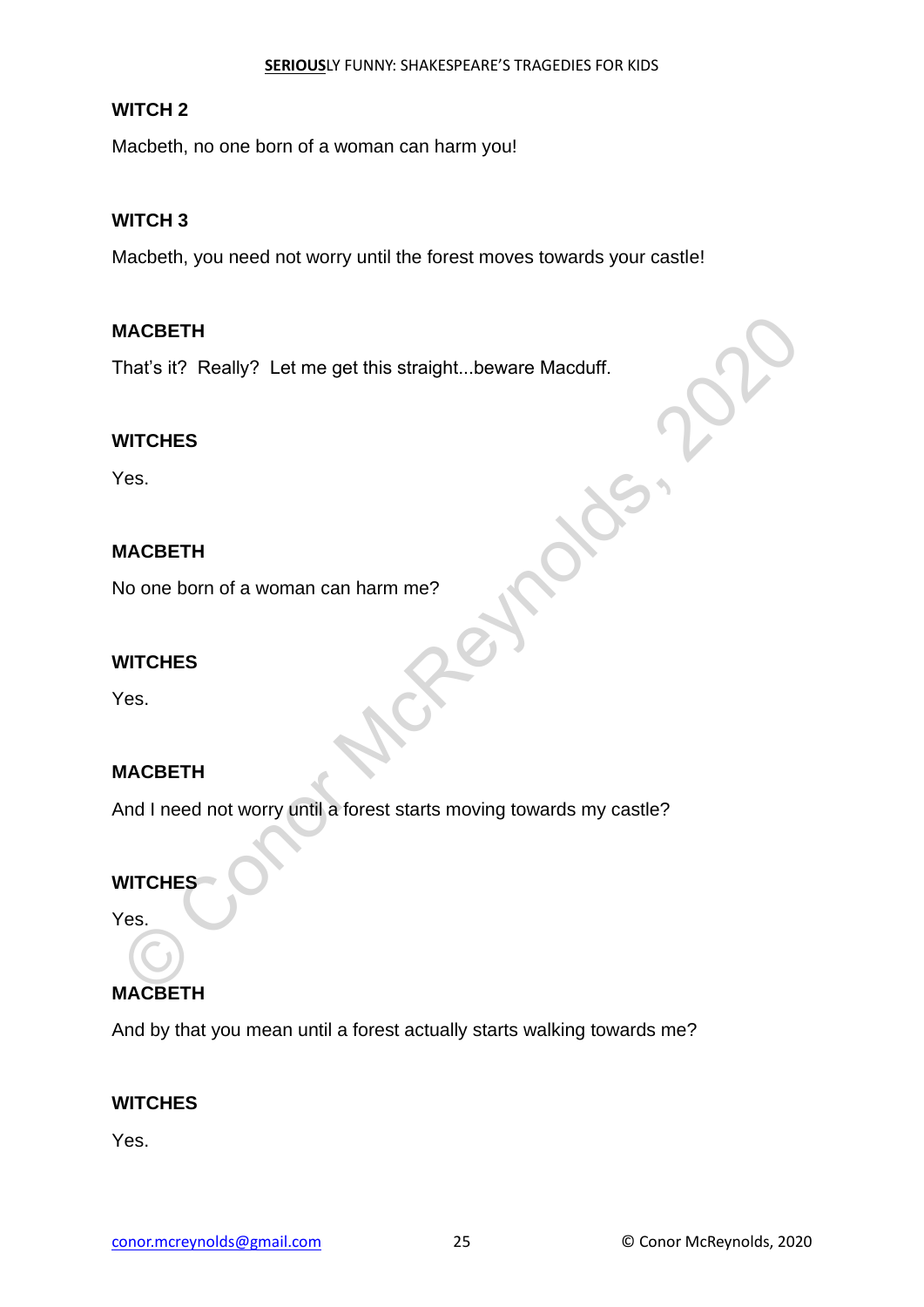Phew! That's put my mind at ease! Thanks, witches!

*AS MACBETH LEAVES, THE WITCHES CACKLE AND EXIT THE OTHER SIDE.*

-------------------------------

*LADY MACBETH IS SITTING ON HER THRONE. MACBETH ENTERS.*

# **LADY MACBETH**

Well? What did they say?

### **MACBETH**

Don't worry, wife. Everything has been sorted out. I just have one more thing to deal with and then everything is going to be plain sailing.

*MACBETH CLICKS HIS FINGERS AND THE THREE MEAN MURDERERS ENTER.*

#### **MACBETH**

Murderers, one last job for you. I need you to kill Macduff, and any Macduffs that emanate therefrom. CADY MACBETH IS SITTING ON HER THRONE. MACBETH ENTERS.<br>
ADY MACBETH<br>
Mell? What did they say?<br>
MACBETH<br>
Don't worry, wife. Everything has been sorted out. I just have one more thing to<br>
beal with and then everything is goi

#### **MURDERER 1**

Of course, Your Majesty.

#### **MURDERER 2**

Consider it done, Your Highness.

#### **MURDERER 3**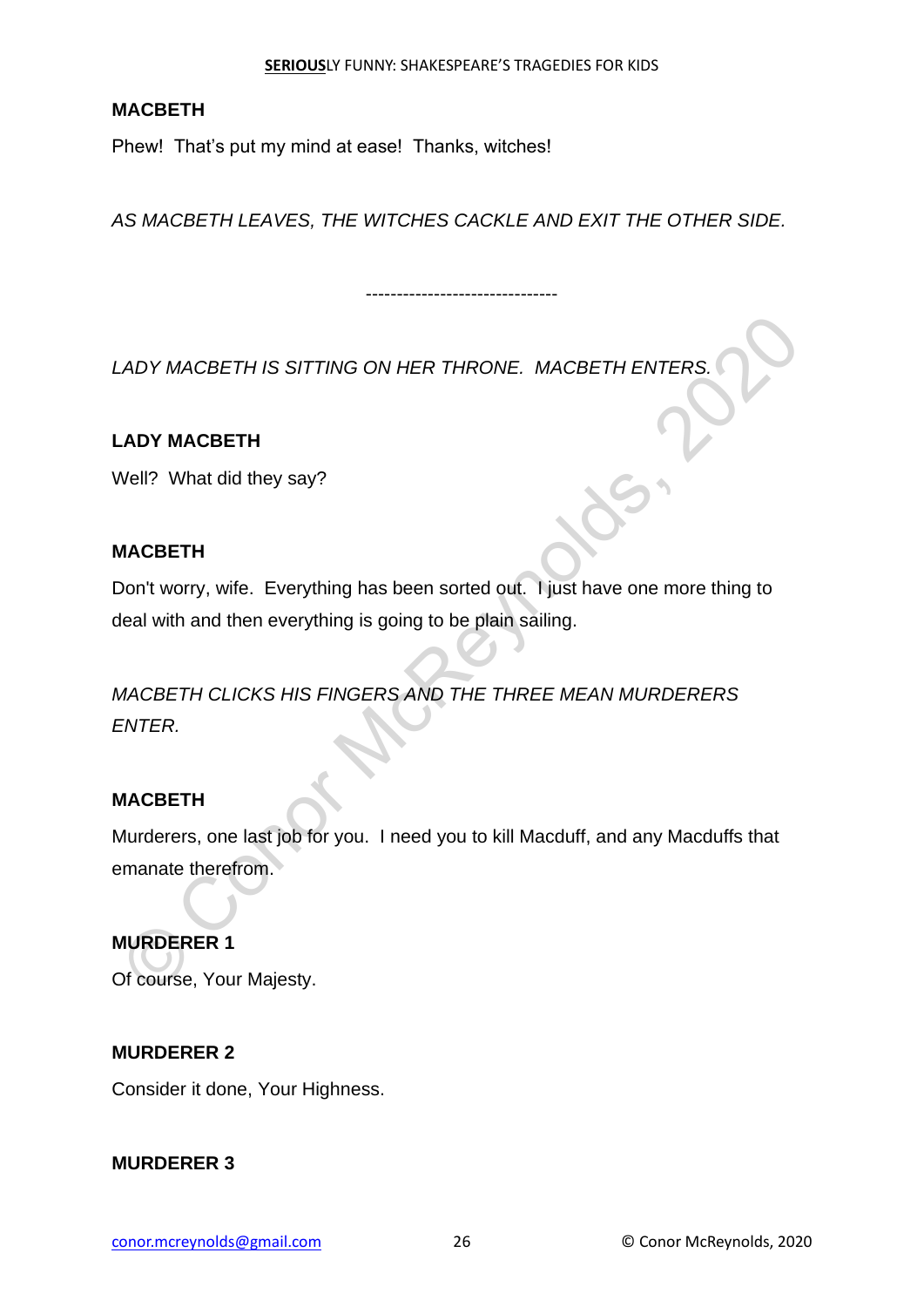Uh, which one is Macduff again?

#### **MACBETH**

He's the one with the ginger beard, wears a kilt all the time.

#### **MURDERERS**

Oh yeah!

*THE MURDERERS EXIT. MACBETH AND LADY MACBETH LOOK AT EACH OTHER AND NOD. THEY EXIT.* © Conor McReynolds, 2020

-------------------------------

*LADY MACDUFF AND MINI MACDUFF ENTER.* 

# **NARRATOR 1**

At Macduff's castle, his wife, Lady Macduff was playing a game with his son, Mini Macduff.

# **NARRATOR 2**

They were very happy, and very alive.

# **LADY MACDUFF**

I spy with my little eye something beginning with 'm'...

#### **MINI MACDUFF**

Mmmm...is it mat?

#### **LADY MACDUFF**

(laughs) No, it isn't mat.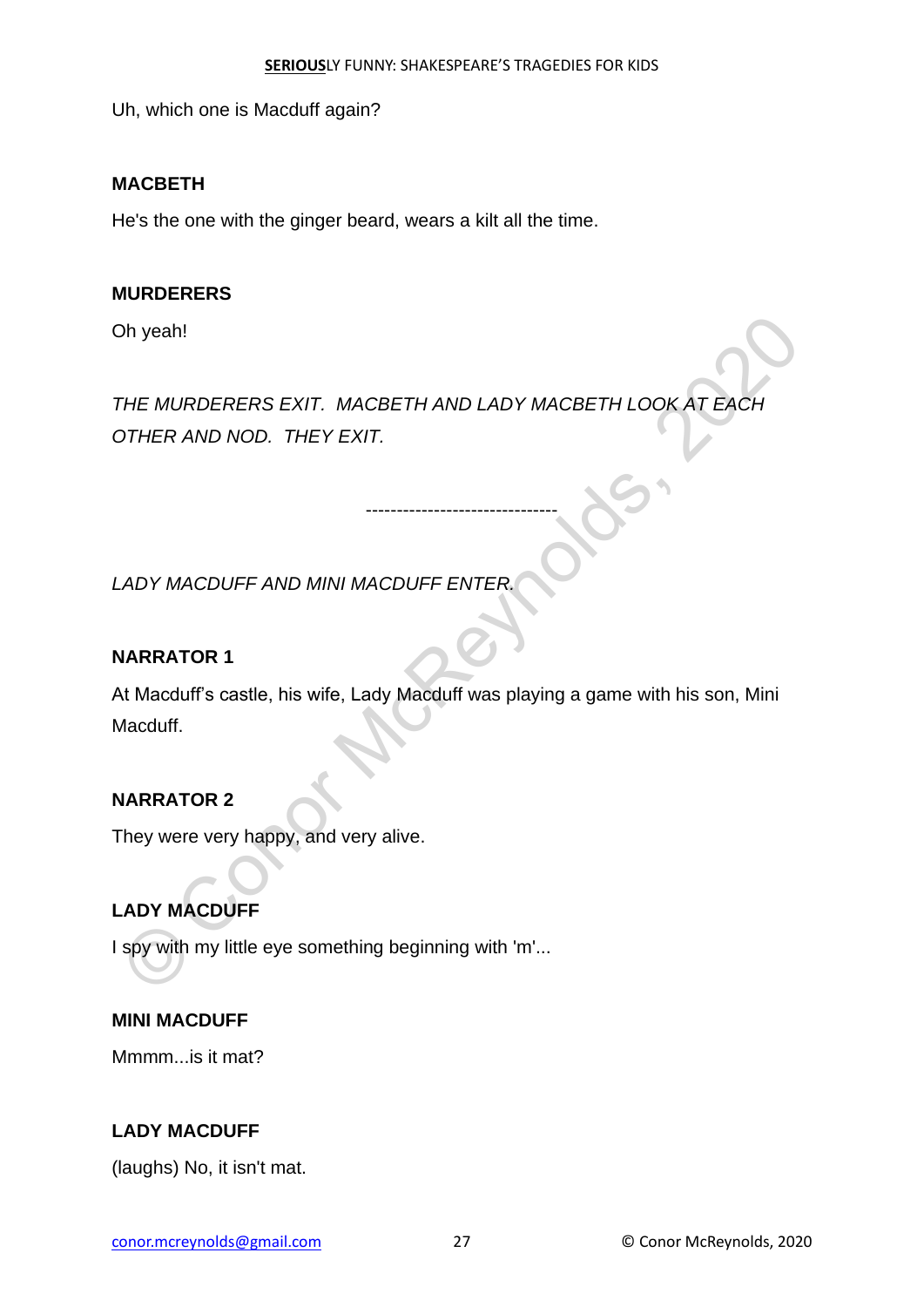#### **MINI MACDUFF**

Is it mummy?

#### **LADY MACDUFF**

(laughs) No, it isn't mummy.

*WHILE THE MACDUFFS ARE PLAYING THEIR GAME, THE MURDERERS SNEAK ON BEHIND THEM. MINI MACDUFF TURNS AROUND AND SEES THEM.* WHILE THE MACDUFFS ARE PLAYING THEIR GAME, THE MURDERERS<br>SNEAK ON BEHIND THEM. MINI MACDUFF TURNS AROUND AND SEES THEM<br>
MINI MACDUFF<br>
MINI MACDUFF<br>
(es. darling?<br>
ADY MACDUFF<br>
LADY MACDUFF TURNS TO THE AUDIENCE.<br>
ADY MACDU

#### **MINI MACDUFF**

Umm...M...Mummy.

# **LADY MACDUFF**

Yes, darling?

#### **MINI MACDUFF**

Is it murderers?

# **LADY MACDUFF**

(turning) No, darling, it's not murder -

*LADY MACDUFF TURNS TO THE AUDIENCE.*

# **LADY MACDUFF**

Oh no! It's the three meanest murderers in all of Scotland!

*THE MURDERERS MAKE NASTY, ANGRY, MURDEROUS SOUNDS AS THEY DRAG LADY MACDUFF AND MINI MACDUFF OFF-STAGE. THE MACDUFFS SCREAM. ONCE EVERYONE IS OFF-STAGE WE HEAR EXAGGERATED DYING SOUNDS. MURDERER 3 COMES BACK ON.*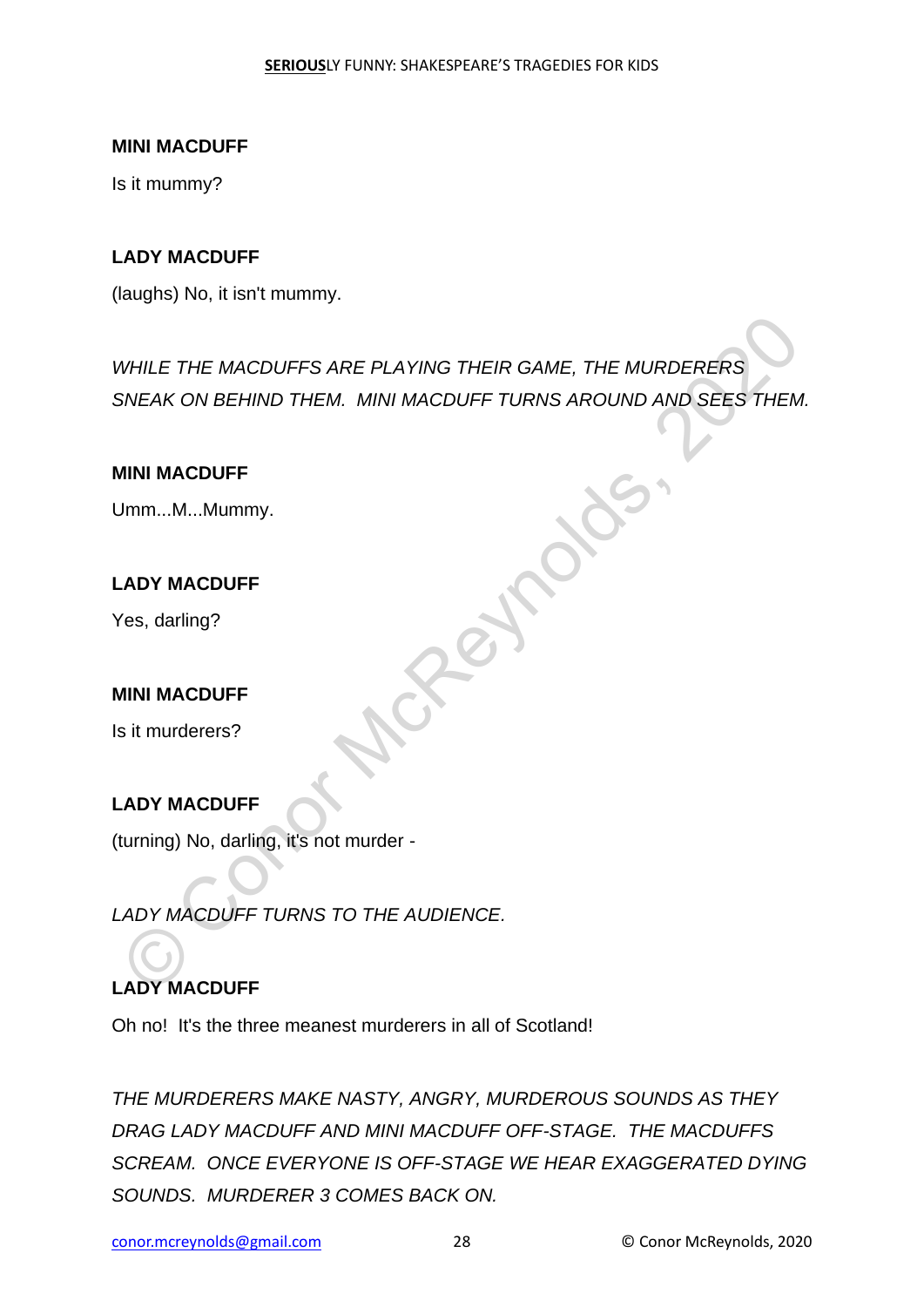#### **MURDERER 3**

Hold on...neither of them had a ginger beard or wore a kilt...oh no! We've killed the wrong people!

-------------------------------

*MURDERER 3 RUNS OFF-STAGE.*

*MACDUFF IS SITTING ON-STAGE, POLISHING IS BOOTS. HE IS SURROUNDED BY MEN PREPARING THEMSELVES TO GO INTO BATTLE.* MACDUFF IS SITTING ON-STAGE, POLISHING IS BOOTS. HE IS<br>SURROUNDED BY MEN PREPARING THEMSELVES TO GO INTO BATTLE.<br>NARRATOR 1<br>Macduff was sad. He missed his family.<br>NARRATOR 2<br>He missed his friends.<br>NARRATOR 3<br>Malcolm runs o

### **NARRATOR 1**

Macduff was sad. He missed his family.

### **NARRATOR 2**

He missed his friends.

# **NARRATOR 3**

And like most Scottish people, he hated being in England.

*Malcolm runs onto the stage.*

**MALCOLM** Macduff! I have terrible news for you.

#### **MACDUFF**

What is it, Malcolm?

#### **MALCOLM**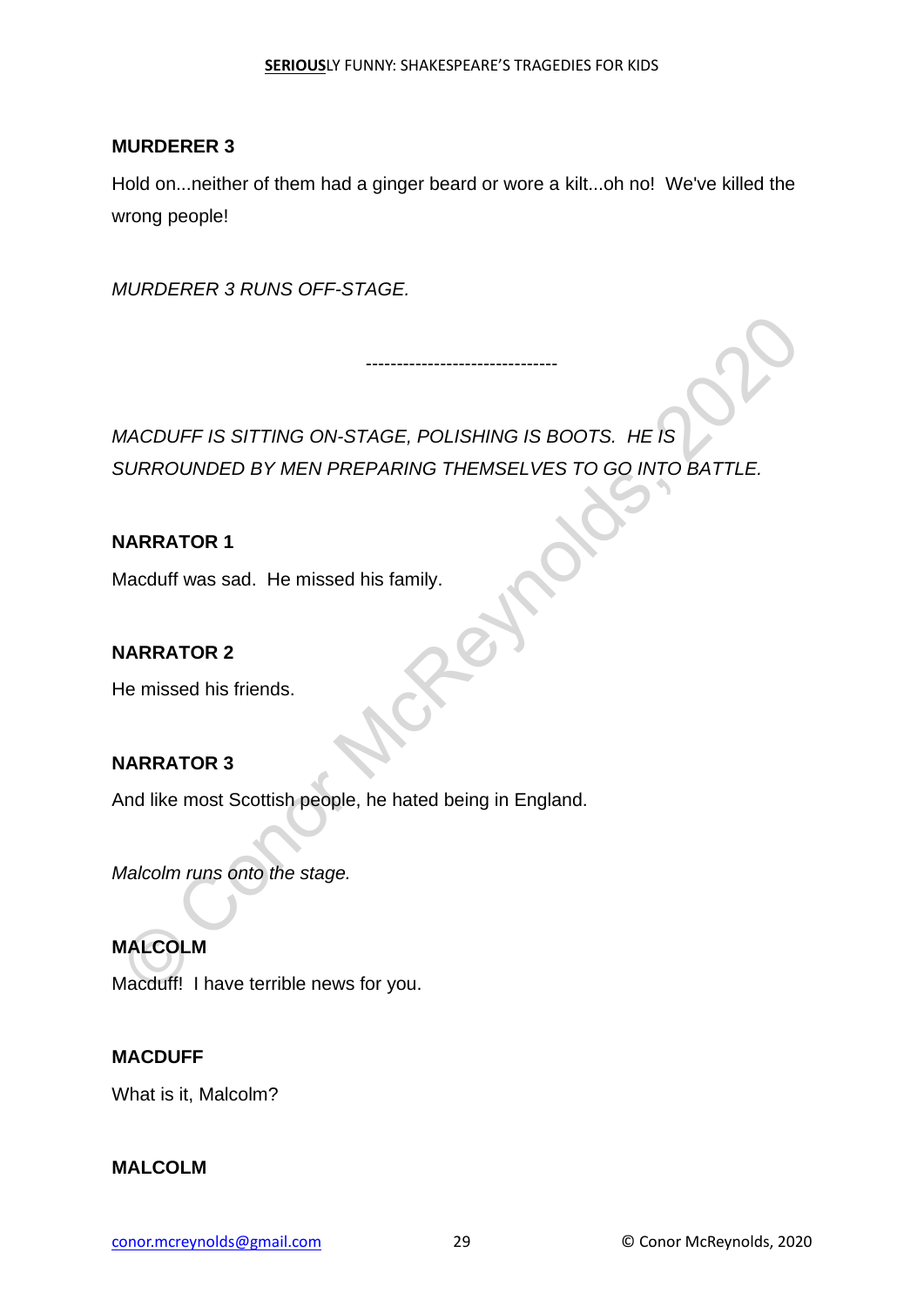You're really not going to like it...

### **MACDUFF**

Go on!

### **MALCOLM**

Your whole family has been murdered!

#### **MACDUFF**

Oh no! My wife?

#### **MALCOLM**

Yes.

### **MACDUFF**

My children?

#### **MALCOLM**

Yes.

# **MACDUFF**

My mother-in-law?

# **MALCOLM**

Yes.

*MACDUFF TURNS TO THE AUDIENCE AND EXPRESSES GLEE AT THE NEWS OF HIS MOTHER-IN-LAW.*

Peynolds,

#### **MALCOLM**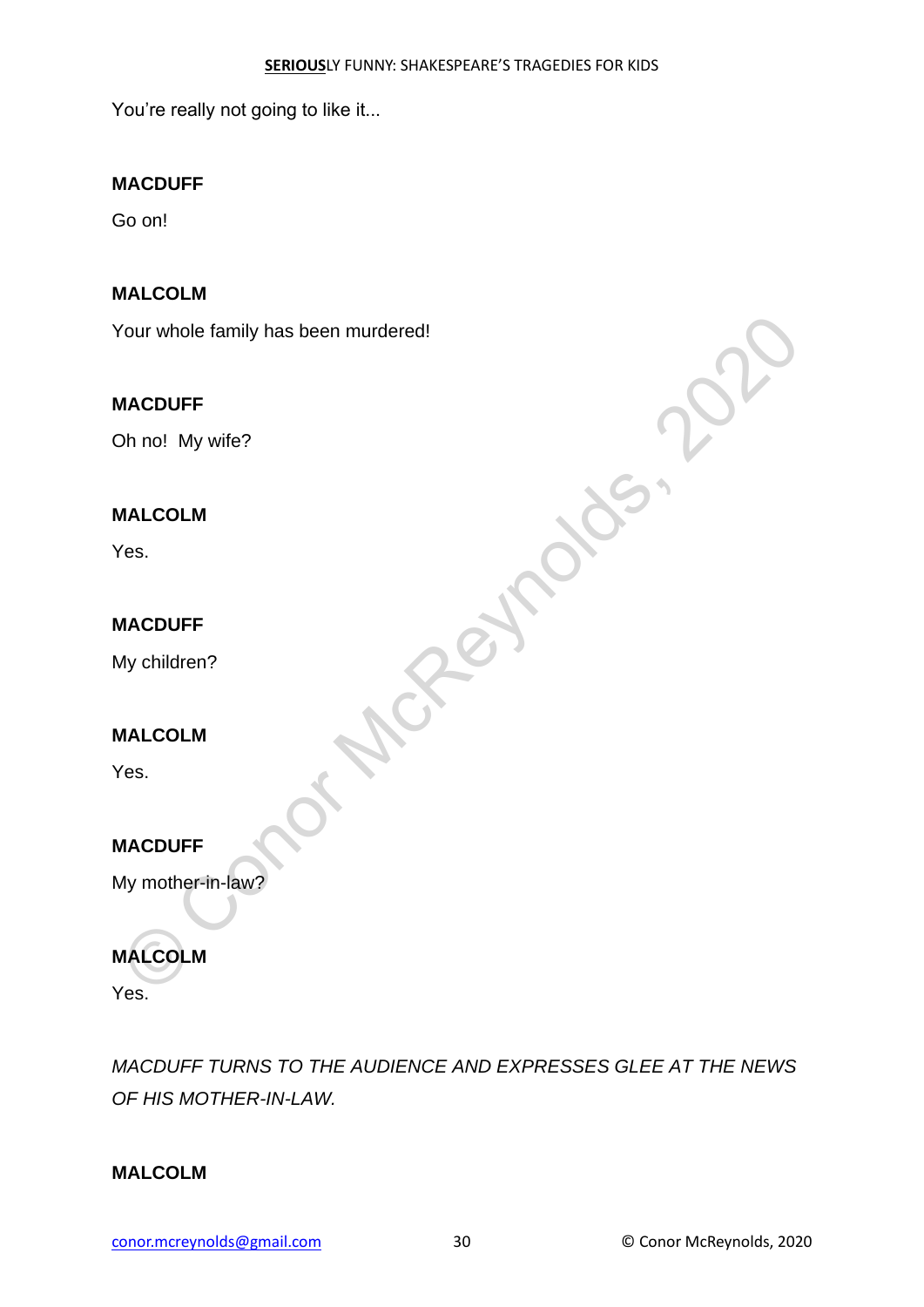You should take some time to grieve.

### **MACDUFF**

You're right, of course.

*EVERYONE ON-STAGE BOWS THEIR HEADS FOR A MOMENT. AFTER A SHORT WHILE, MACDUFF CLAPS HIS HANDS TOGETHER.*

#### **MACDUFF**

Alright men, the time for grieving is behind us. We all know who is responsible for this horrible crime. Macbeth.

#### **MALCOLM**

Macbeth?! But he's the king! He's so trustworthy!

#### **MACDUFF**

I know it's him! And, I believe he may be responsible for murdering King Duncan and Barry. SHORT WHILE, MACDUFF CLAPS HIS HANDS TOGETHER.<br>
NACDUFF<br>
Nirght men, the time for grieving is behind us. We all know who is responsible for<br>
his horrible crime. Macbeth.<br>
MALCOLM<br>
MACDUFF<br>
Know it's him! And, I believe he

#### **MALCOLM**

Who?

# **MACDUFF**

Macbeth's friend.

#### **MALCOLM**

Banquo?

#### **MACDUFF**

Yes, Banquo.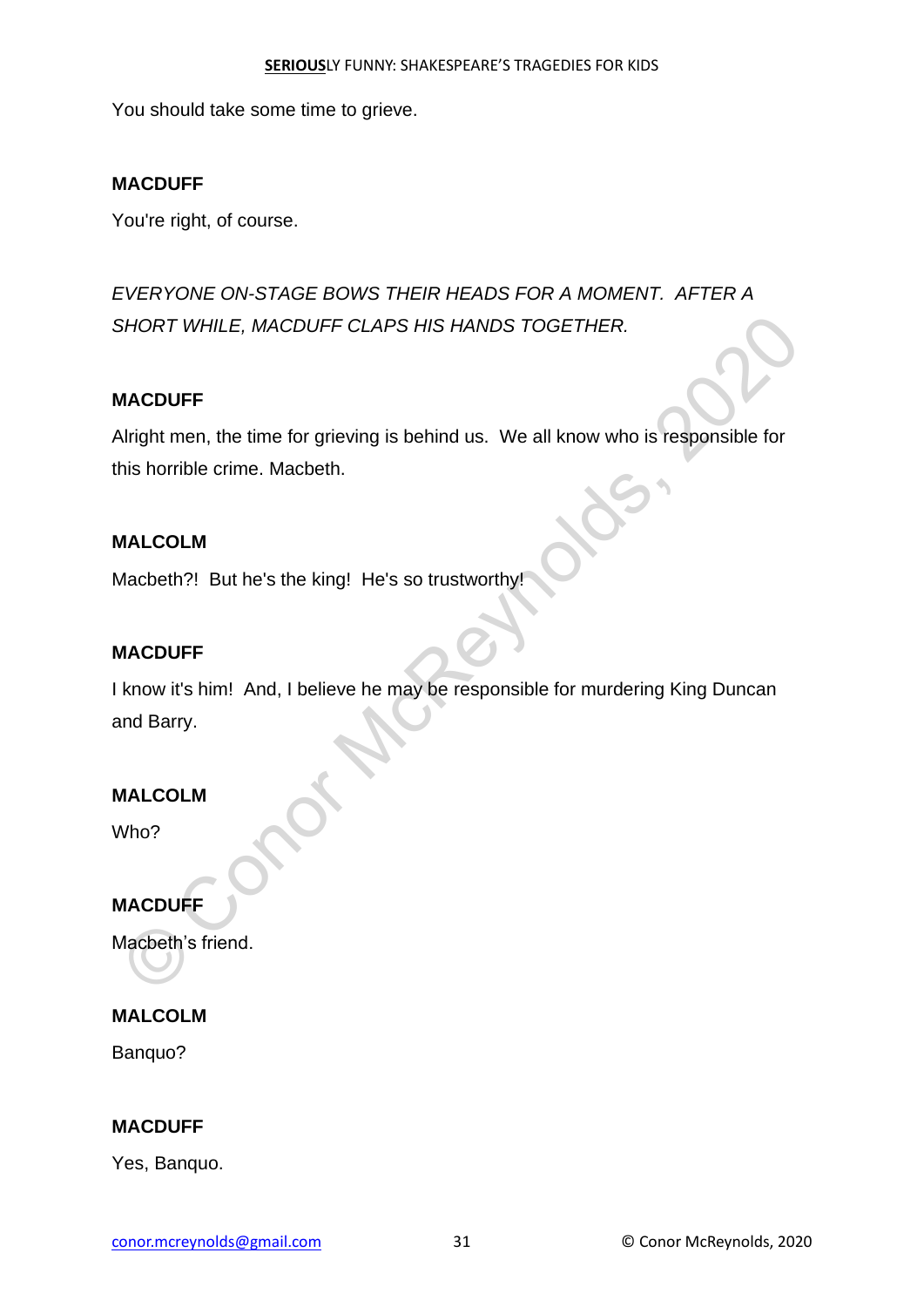#### **SOLDIER 1**

Banquo is dead, too?

#### **MACDUFF**

Yes, he is.

### **SOLDIER 2**

How do you know?

#### **MACDUFF**

A Scotsman always knows. He's definitely dead.

#### **MALCOLM**

That's terrible.

#### **MACDUFF**

It certainly is. But it is our job to put a stop to Macbeth's reign of terror! Are you with me men?

*EVERYONE ON-STAGE LETS OUT A HUGE CHEER AND THEY RAISE THEIR SWORDS IN THE AIR.* SOLDIER 2<br>
How do you know?<br>
A Scotsman always knows. He's definitely dead.<br>
MALCOLM<br>
That's terrible.<br>
MACDUFF<br>
toertainly is. But it is our job to put a stop to Macbeth's reign of terror! Are you with<br>
the memen?<br>
EVERYO

# **MACDUFF**

Then grab a twig to camouflage yourself! We're going to take Macbeth's castle by surprise!

-------------------------------

**NARRATOR 1**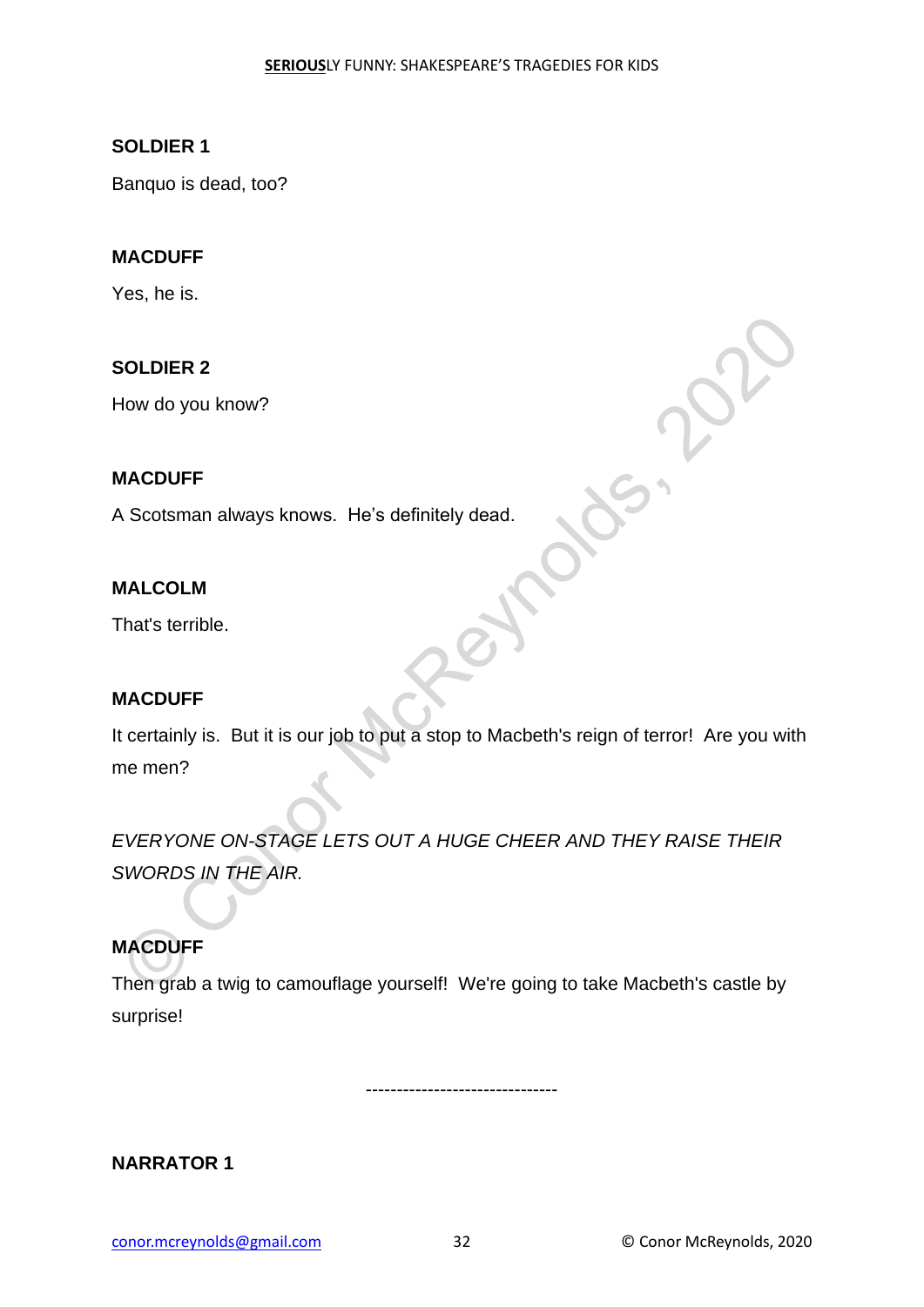Back in Scotland things were not going at all well.

# **NARRATOR 2**

Macbeth spent all his time staring at trees in case they started walking.

# **NARRATOR 3**

And Lady Macbeth had developed a conscience.

*LADY MACBETH ENTERS, LOOKING MANIC AND WIPING HER HANDS.*

# **Lady MACBETH**

Out damned spot, out I say!

*A servant walks by and stops to look at Lady Macbeth.*

# **Lady MACBETH**

Who would have thought the old man would bleed so much?! I feel so curious -King Duncan's dead, Brian's dead, Lady Macduff and Mini Macduff are dead, and it's all my fault! Who would have thought murder could make you feel so sad?! I'M GOING CRAZY!!!! And Lady Macbeth had developed a conscience.<br>
CADY MACBETH ENTERS, LOOKING MANIC AND WIPING HER HANDS.<br>
Ady MACBETH<br>
Dut damned spot, out I say!<br>
A servant walks by and stops to look at Lady Macbeth.<br>
A servant walks by an

*LADY MACBETH RUNS OFFSTAGE, SCREAMING. THE SERVANT LOOKS COMPLETELY SHOCKED, AND FOLLOWS HER OFF.*

*PEOPLE KNEEL DOWN ON-STAGE AND MAKE A CASTLE FROM THEIR BODIES BY PUTTING THEIR ARMS OUT AND KNEELING WITH STRAIGHT BACKS. MACBETH WALKS OUT BEHIND THEM SO THAT HE LOOKS LIKE HE'S LOOKING OUT OF THE CASTLE.*

-------------------------------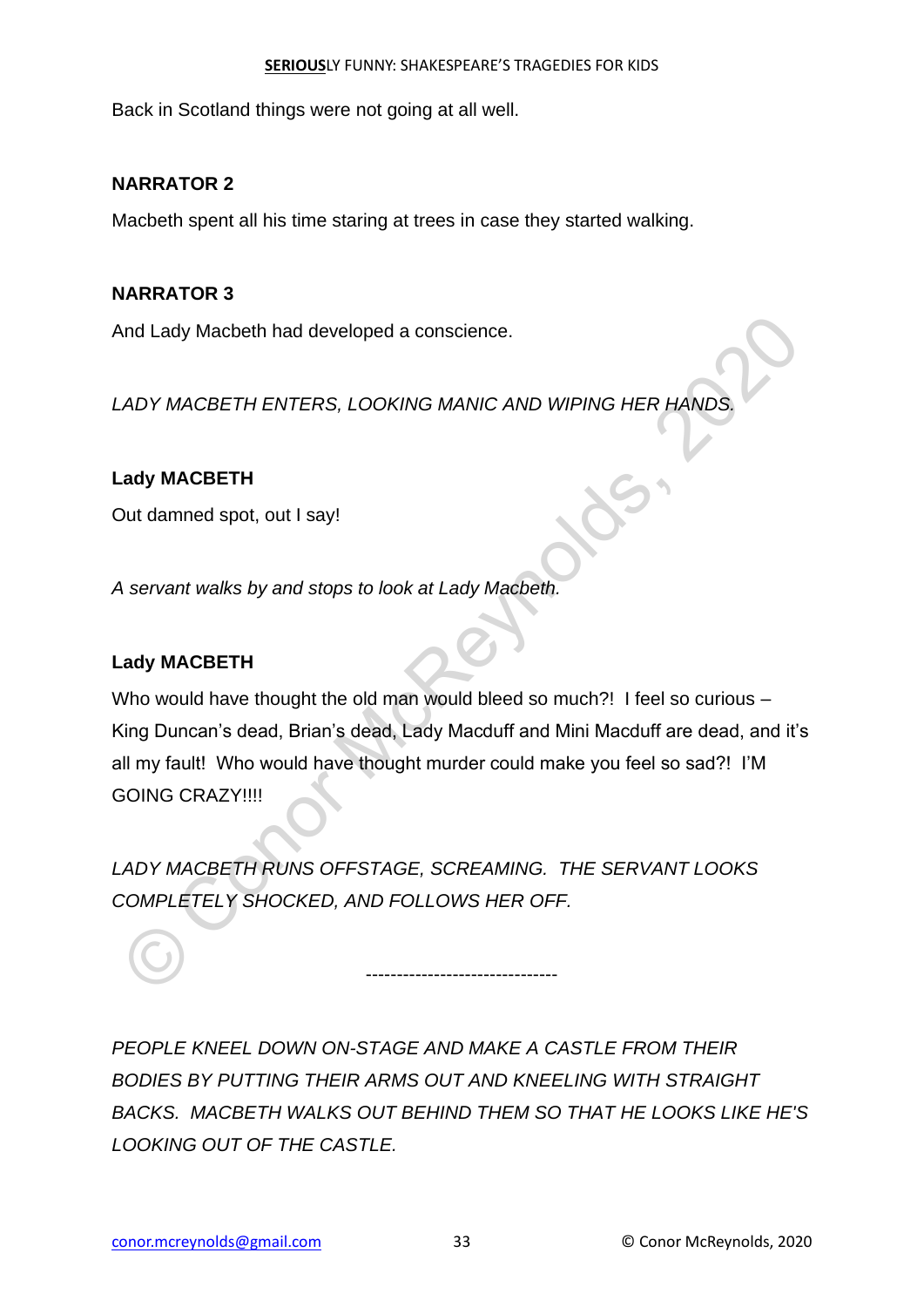Well, that forest isn't going anywhere at the minute. Looks like it's going to be a pretty quiet night.

*SOMEONE AT THE SIDE OF THE LINE OF PEOPLE MAKING THE CASTLE SCREAMS, LOUDLY AT FIRST THEN FADING, INDICATING FALLING. THEY END WITH A 'SPLAT'.* END WITH A "SPLAT".<br>
MACBETH<br>
Servant<br>
A SERVANT RUNS ONTO THE STAGE.<br>
SERVANT<br>
MACBETH<br>
MACBETH<br>
SERVANT<br>
Cour wife has jumped off the castle, sir.<br>
MACBETH<br>
Sit serious?

### **MACBETH**

Servant!

*A SERVANT RUNS ONTO THE STAGE.*

#### **SERVANT**

Yes, Your Majesty?

#### **MACBETH**

What was that?

# **SERVANT**

Your wife has jumped off the castle, sir.

# **MACBETH**

Is it serious?

*Servant peers over the edge of the castle.*

#### **SERVANT**

It appears so, sir. She's dead.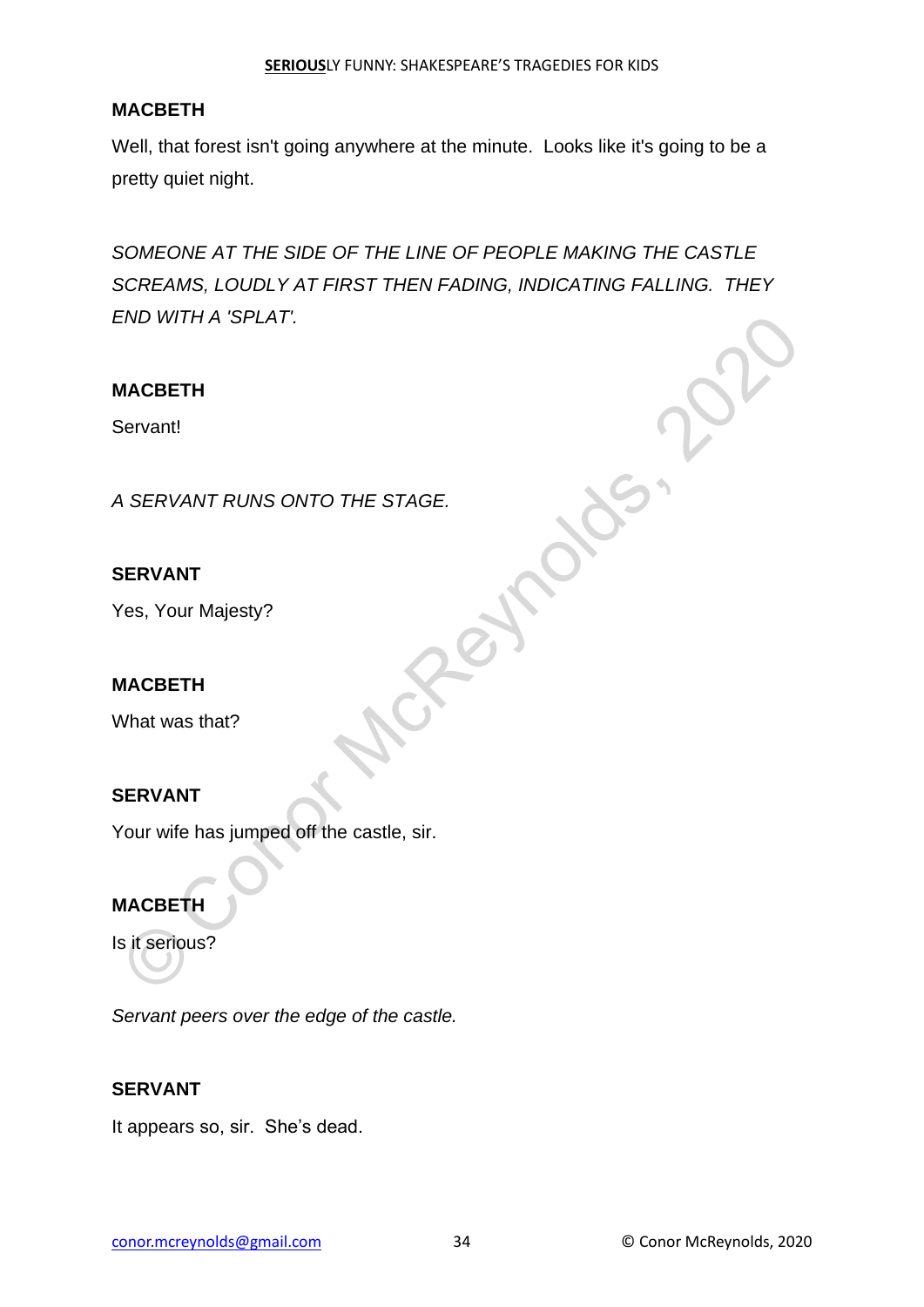That's a real shame.

#### **SERVANT**

Yes, sir.

*PAUSE FOR A MOMENT. THEN MACBETH RUSHES OVER TO THE OTHER SIDE OF THE CASTLE AND LOOKS OFF-STAGE.*

#### **MACBETH**

Servant! What is that?

#### **SERVANT**

It would appear that the forest is walking towards us. Most peculiar.

#### **MACBETH**

That's impossible! The Witches predicted this! Well I won't go down without a fight; after all I'm Scottish, not French! Men! Get ready! We must fight!

-------------------------------

*THE CASTLE NOW STANDS UP AND EVERYONE GOES TO ONE SIDE, LEAVING MACBETH AND HIS SERVANT AS THE ONLY PEOPLE FACING THE ARMY, WITH MACDUFF AT THE FRONT.* PAUSE FOR A MOMENT. THEN MACBETH RUSHES OVER TO THE OTHER<br>SIDE OF THE CASTLE AND LOOKS OFF-STAGE.<br> **MACBETH**<br>
Servant! What is that?<br>
SERVANT<br>
The servant would appear that the forest is walking towards us. Most peculiar.<br>

#### **MACDUFF**

You're going to pay, Macbeth! We're going to kill you!

#### **MACBETH**

Ha! Impossible! Go servant! Take them down!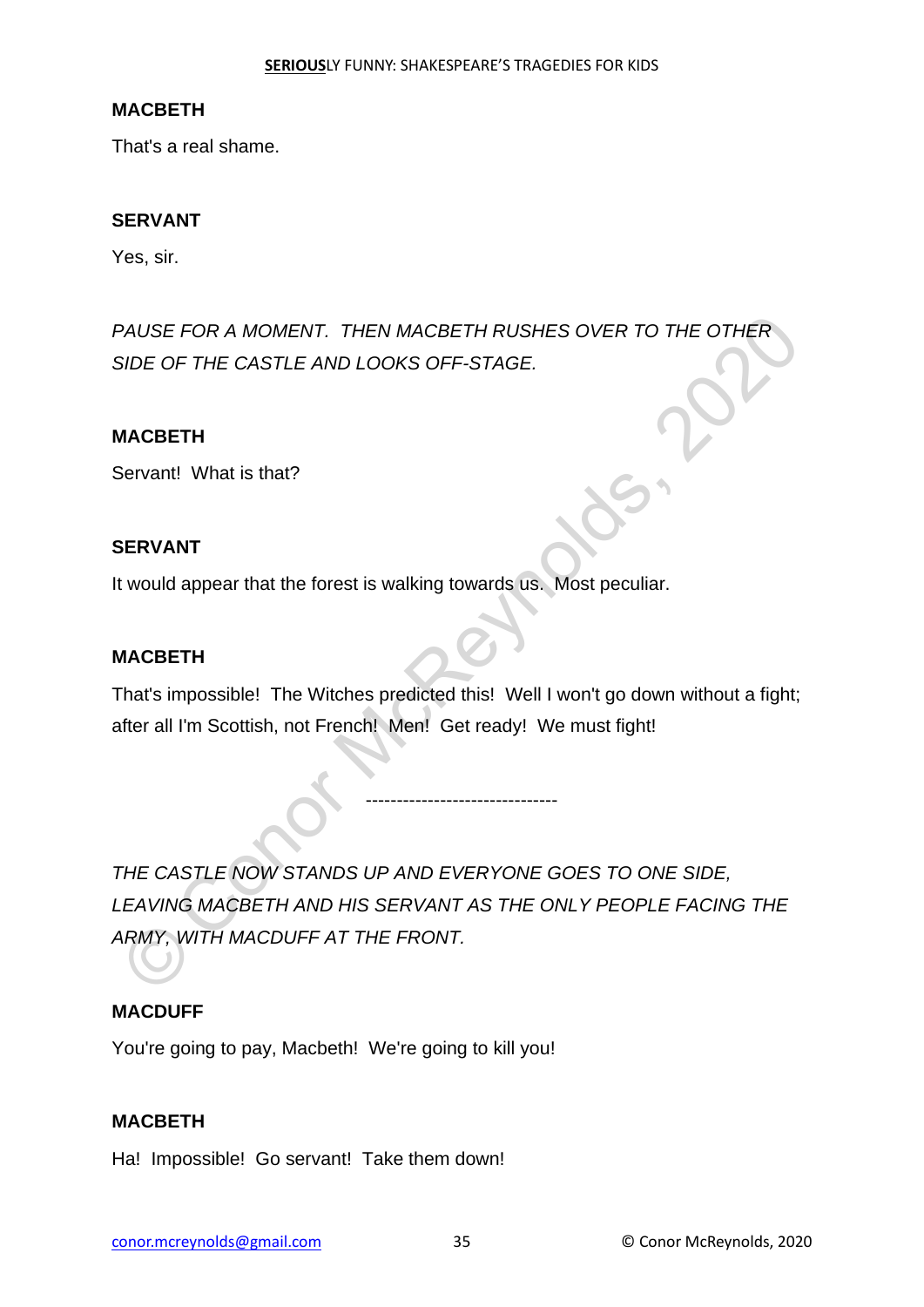*THE SERVANT LOOKS ENTIRELY UNSURE ABOUT THIS, AND TENTATIVELY APPROACHES THE GROUP, AND HOLDS UP A SWORD AT THEM.*

# **SERVANT**

Surrender now...this is your last chance.

*MACDUFF'S ARMY ALL GATHER AROUND HIM AND KILL HIM.* MACDUFF'S ARMY ALL GATHER AROUND HIM AND KILL HIM.<br>
MACDUFF<br>
Sive up, Macbeth.<br>
MACBETH<br>
don't have to listen to you! I'm the King!<br>
You're not really the King!<br>
You're a murderer!<br>
How can you say that?!<br>
SOLDIER 1<br>
Nell,

# **MACDUFF**

Give up, Macbeth.

# **MACBETH**

I don't have to listen to you! I'm the King!

# **MALCOLM**

You're not really the King! You're a murderer!

# **MACBETH**

How can you say that?!

# **SOLDIER 1**

Well, he's got a point.

# **SOLDIER 2**

Yeah, you killed the King.

# **SOLDIER 3**

You killed Bernard.

# **MALCOLM**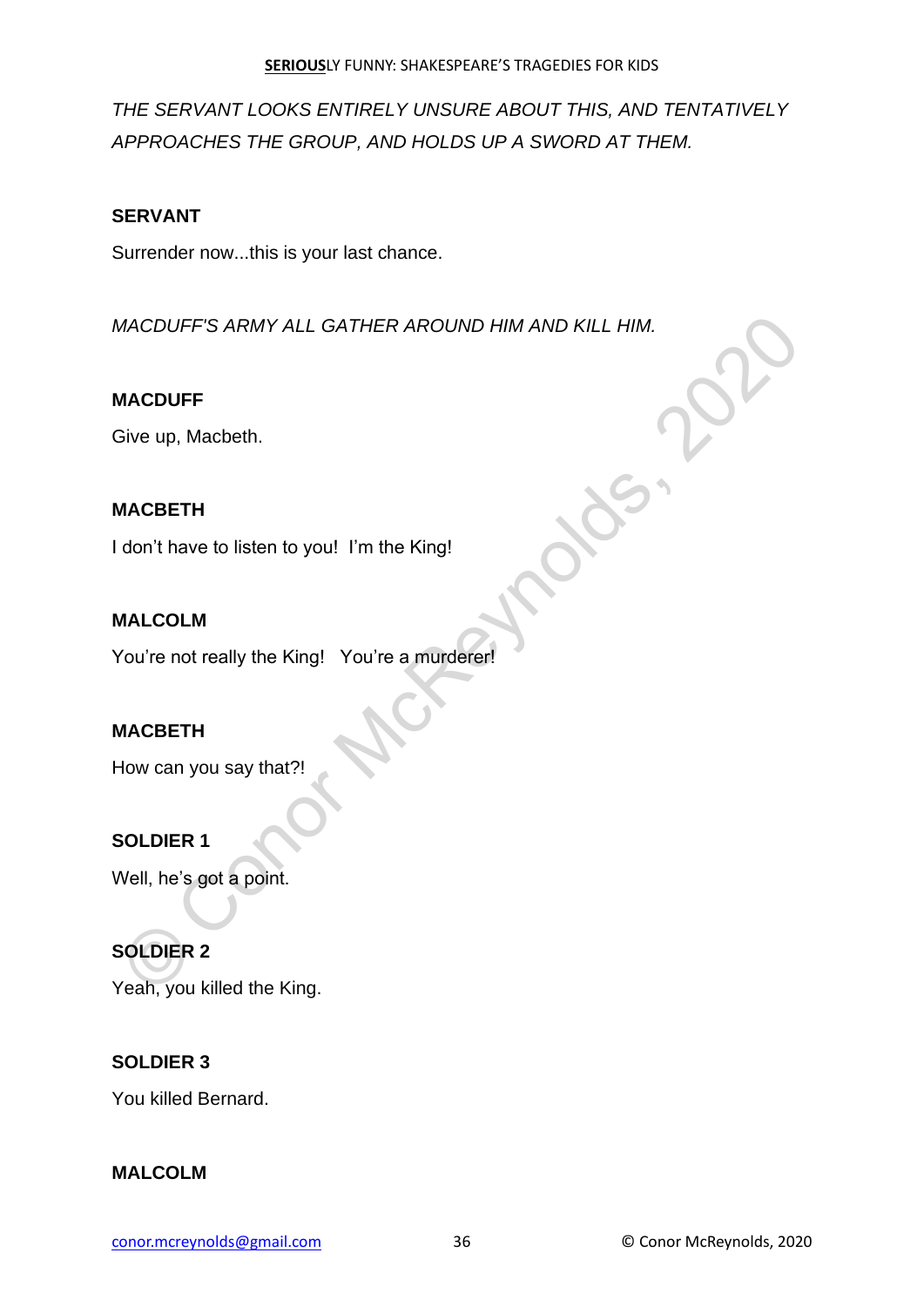Banquo.

# **SOLDIER 3**

Banquo.

### **SOLDIER 4**

And you killed Macduff's family.

### **SOLDIER 5**

We're very disappointed in you.

#### **MACDUFF**

And now you'll pay! There's no one here now to protect you.

#### **MACBETH**

Well, I don't need protection! No one borne of a woman can harm me! Not you killed Macduff's family.<br>
SOLDIER 5<br>
We're very disappointed in you.<br>
MACDUFF<br>
And now you'll pay! There's no one here now to protect you.<br>
MACBETH<br>
Well, joke's on you! I was from my mother's womb untimely ripped.

#### **MACDUFF**

Well, joke's on you! I was from my mother's womb untimely ripped.

#### **MACBETH**

I don't know what you mean.

# **MACDUFF**

I don't want to get too specific, but I wasn't necessarily borne of a woman.

*MACBETH LOOKS COMPLETELY SHOCKED AND TURNS TO THE AUDIENCE.*

#### **MACBETH**

That's not fair! I've been tricked! ARRRGGGHHHH!